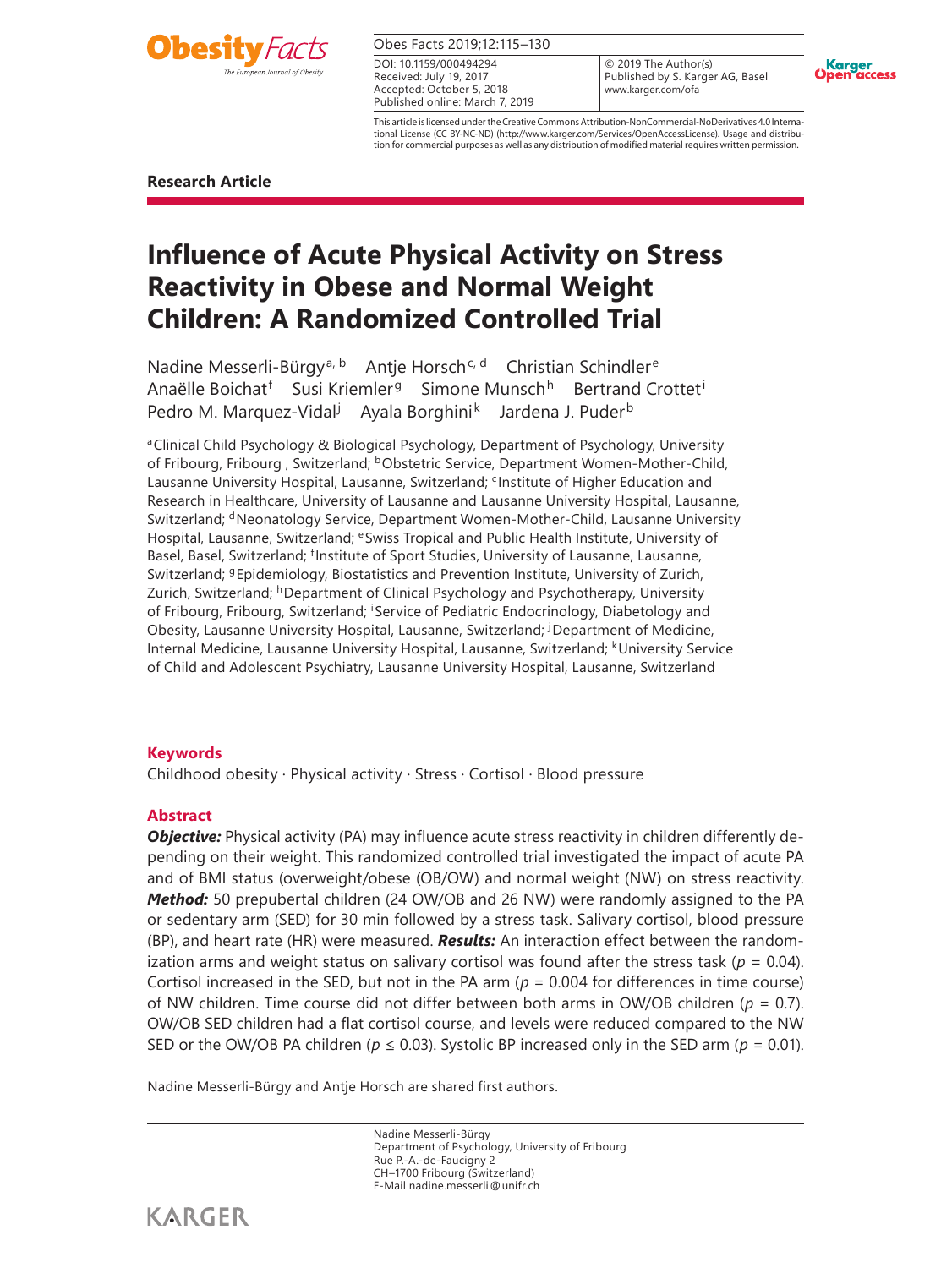

HR was higher in the PA than in the SED arm during stress (*p* < 0.001) and showed different time courses ( $p = 0.006$ ). **Conclusion:** PA impacted on acute stress reactivity and influenced stress reactivity differently in NW and OW/OB children. © 2019 The Author(s)

<span id="page-1-21"></span><span id="page-1-7"></span><span id="page-1-1"></span>Published by S. Karger AG, Basel

# **Introduction**

<span id="page-1-24"></span><span id="page-1-23"></span>**KARGER** 

<span id="page-1-3"></span><span id="page-1-2"></span><span id="page-1-0"></span>Approximately 20% of children in Europe and one-third of children in the US aged 2–19 years are affected by overweight or obesity [\[1,](#page-14-0) [2](#page-14-1)] which carries substantial morbidity [[3](#page-14-2)]. Biological, behavioral, social, and psychological factors contribute to the development of childhood overweight and obesity. Exposure to stress is an important risk factor [[4](#page-14-3), [5](#page-14-4)]. Stress, "a state of threatened or perceived as threatened homeostasis", is known to elicit physiological stress responses in the hypothalamic-pituitary-adrenal axis (HPA) and the autonomic nervous system (ANS) [\[6](#page-14-5)]. Increased cortisol levels (HPA) in response to a stressor initiate the adaptive function of cognitive processing and mobilizing resources toward tackling the stressor. The ANS triggers the fight-or-flight response by increasing heart rate (HR), constricting blood vessels and increasing blood pressure (BP) [[7\]](#page-14-6). These short-term changes of HPA and ANS activation can be expected under acute stress exposure. However, repeated or extended stress exposure provokes a counter-regulatory long-term response [\[8\]](#page-14-7).

<span id="page-1-8"></span><span id="page-1-6"></span><span id="page-1-5"></span><span id="page-1-4"></span>Obesity in children and adolescents has been associated with more frequent stress exposure such as life events [\[9](#page-14-8), [1](#page-14-0)0] and daily hassles [[11\]](#page-14-0) and with changes in counter-regulatory stress responses. This relation can be explained by the effects of the HPA activation under stress conditions on brain reward pathways [\[1](#page-14-0)[2\]](#page-14-1). Cortisol activates these reward pathways that are related to food addiction [[1](#page-14-0)[3](#page-14-2), [1](#page-14-0)[4\]](#page-14-3), resulting in changes of eating behavior including an increase in appetite and a shift to more comfort food preferences; this in turn is related to weight gain [[1](#page-14-0)[5,](#page-14-4) [1](#page-14-0)[6\]](#page-14-5).

<span id="page-1-14"></span><span id="page-1-13"></span><span id="page-1-12"></span><span id="page-1-11"></span><span id="page-1-10"></span><span id="page-1-9"></span>To our knowledge, only two studies have investigated HPA and only few have investigated ANS stress reactivity related to obesity in pre-pubertal children: A blunted cortisol response to stress was associated with increased BMI z-score in preschoolers [[1](#page-14-0)[7](#page-14-6)] and in adolescents aged 11–17 years [[1](#page-14-0)[8\]](#page-14-7). On the other side, a Chinese study revealed heightened cortisol reactivity in obese children aged 12–13 years [[1](#page-14-0)[9\]](#page-14-8). Thus, in children and adolescents, hypo- and hyperreactivity to stress relate to greater BMI cross-sectionally and longitudinally [[1](#page-14-0)[7](#page-14-6)–[2](#page-14-1)0]. Regarding the ANS system, higher BP reactivity to laboratory stress was associated with a greater abdominal waist and waist-to-hip ratio in adolescents [\[2](#page-14-1)[1,](#page-14-0) [22](#page-14-1)] and a greater HR reactivity with percentage body fat following an interpersonal stressor in pre-pubertal children [[2](#page-14-1)[3](#page-14-2)]. However, recent studies did not reveal any ANS dysfunction in obese children and adolescents in response to acute stressors [\[2](#page-14-1)[4,](#page-14-3) [2](#page-14-1)[5](#page-14-4)]. Both heightened and blunted cortisol and cardiovascular stress reactivity can be considered maladaptive, depending on the health outcome [\[2](#page-14-1)[6,](#page-14-5) [2](#page-14-1)[7\]](#page-14-6).

<span id="page-1-22"></span><span id="page-1-20"></span><span id="page-1-19"></span><span id="page-1-18"></span><span id="page-1-17"></span><span id="page-1-16"></span><span id="page-1-15"></span>It is known that regular, chronic physical activity (PA) has beneficial effects on cardiovascular disease [\[2](#page-14-1)[8\]](#page-14-7). It reduces the HPA reactivity to acute stress [\[2](#page-14-1)[9](#page-14-8), [3](#page-14-2)0] and reduces BP [\[3](#page-14-2)[1–](#page-14-0) [33\]](#page-14-2), and HR reactivity in adults [[3](#page-14-2)[2](#page-14-1)]. This is important, as heightened stress reactivity predicts hypertension and future cardiovascular disease [[2](#page-14-1)[6](#page-14-5), [2](#page-14-1)[7](#page-14-6)]. Regular PA is also related to improved mood/reduced anxiety in children and young adults [[3](#page-14-2)[4–](#page-14-3)[3](#page-14-2)[6](#page-14-5)]. A reduction in stress reactivity might contribute to the role of PA as a protective factor in stressful experiences. So far, only two studies investigated the effects of PA on stress reactivity in normal-weight (NW) children. Chronic PA was related to lower diurnal HPA activity and lower HPA reactivity to acute stress in pre-pubertal children [\[3](#page-14-2)[7](#page-14-6)]. Further, acute PA decreased BP but not HR reactivity to interpersonal stress in pre-pubertal schoolchildren with healthy body weight [[3](#page-14-2)[8](#page-14-7)].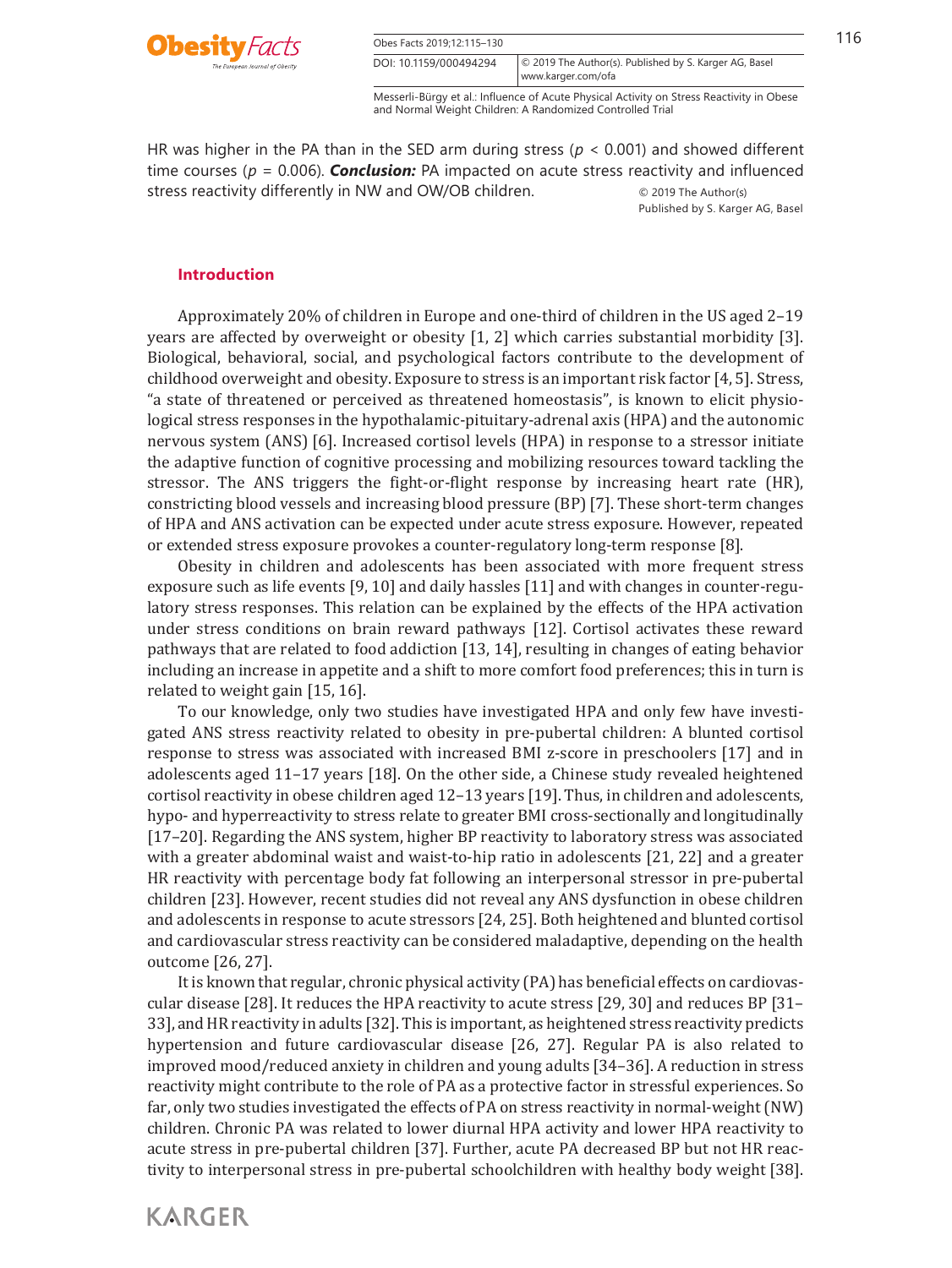

Messerli-Bürgy et al.: Influence of Acute Physical Activity on Stress Reactivity in Obese and Normal Weight Children: A Randomized Controlled Trial

Whether acute PA has a similar beneficial effect on the HPA axis is unknown. It is also unclear whether acute PA modulates the HPA and ANS stress reactivity in obese children, whose baseline values might differ and who are likely to be frequently exposed to stressful social situations [\[3](#page-14-2)[9](#page-14-8)].

<span id="page-2-0"></span>Therefore, the main aims of the current study were to investigate i) the role of PA in modulating stress reactivity of the HPA axis (salivary cortisol) and the ANS (BP and HR) after acute social stress exposure in overweight/obese (OW/OB) and NW pre-pubertal children and ii) whether stress reactivity differed between OW/OB and NW children. In a second step, we also evaluated if OW/OB children had more frequent exposure to negative life events and early parental separation compared to NW children, as these might contribute to differences in acute stress reactivity.

#### **Material and Methods**

#### *Participant Consent and Recruitment*

Flyer advertisements and advertisements on the University Hospital Lausanne website were employed to recruit NW and OW/OB children from the general population between September 2012 and March 2013. In parallel, 7- to 11-year-old OW/OB children were consecutively identified by clinicians working at the Children's Hospital Lausanne and in the pediatric and emergency departments at the University Hospital Lausanne. Their parents who had agreed to be contacted subsequently received a phone call by the research team to verify their interest and to check that their children fulfilled the inclusion criteria: i) BMI ≥ 90th percentile for the OW/OB or BMI < 90th for the NW children according to WHO criteria [\[4](#page-14-3)0]; ii) aged between 7 and 11 years; iii) reported absence of puberty and of chronic medical problems, such as epilepsy and asthma; iv) basic knowledge of French; and v) the child's physical ability to perform a running exercise. An individual appointment was arranged after written parental consent was obtained. Each family received a gift voucher of CHF 50.00 for their participation.

<span id="page-2-1"></span>A total of 30 NW children opted in to participate but 4 did not attend the appointment (due to illness or having forgotten the appointment). The parents of 52 OW/OB children were contacted, 38 agreed to participate but 14 subsequently did not attend the appointment. The final sample consisted of 24 OW/OB (5 OW and 19 OB) and 26 NW children.

<span id="page-2-2"></span>This study was part of a clinical trial (clinicaltrials.gov NCT01693926) investigating the impact of PA on stress reactivity and food intake/choices in children [[4](#page-14-3)[1\]](#page-14-0). Ethical approval was provided by the ethics committee of the canton Vaud (Switzerland, protocol 286/2012).

# *Study Design and Measures*

#### *Study Design*

<span id="page-2-4"></span>**KARGER** 

Figure 1 provides an overview of the study. Individual appointments took place between 16.00 h and 19.00 h at the University Hospital Lausanne. Given the length of the experiment, parents were advised that their children should have a fruit snack at 15.00 h. Eating during the experiment was not allowed. At the beginning of the assessment, a physical exam was performed, and parents then completed a demographic questionnaire and an interview with a psychologist focusing on major life events in a separate room. Afterwards, the children were separated from their parents and stayed with the research team for the rest of the study. After stratification for weight status, all children were randomly allocated (1:1, using a computergenerated numbers by a staff member not involved in the activities or testing) to a moderate PA (*n* = 13 NW children and *n* = 12 OW/OB children) or a sedentary activity arm (*n* = 13 NW children and *n* = 12 OW/OB children) for 30 min. Group allocation was concealed until the start of the activity.

<span id="page-2-3"></span>In the moderate PA arm, children engaged in playful exercises with a basketball that included coordination, balance and speed with a physical education (PE) specialist during 30 min. This was followed by a running exercise, involving a slalom using the ball and a basketball net, a short running competition against the PE specialist, and going up and down the stairs. The PE specialist ensured that the children's perceived exertion was rated as "somewhat hard to hard" [\[4](#page-14-3)[2](#page-14-1)]. In addition, HR was monitored throughout the intervention by a polar watch, aiming for a HR of 140 beats/min for the NW and 160 beats/min for the OW/OB children [\[4](#page-14-3)[3](#page-14-2)]. This was done to correct for the increased oxygen consumption given the higher exercise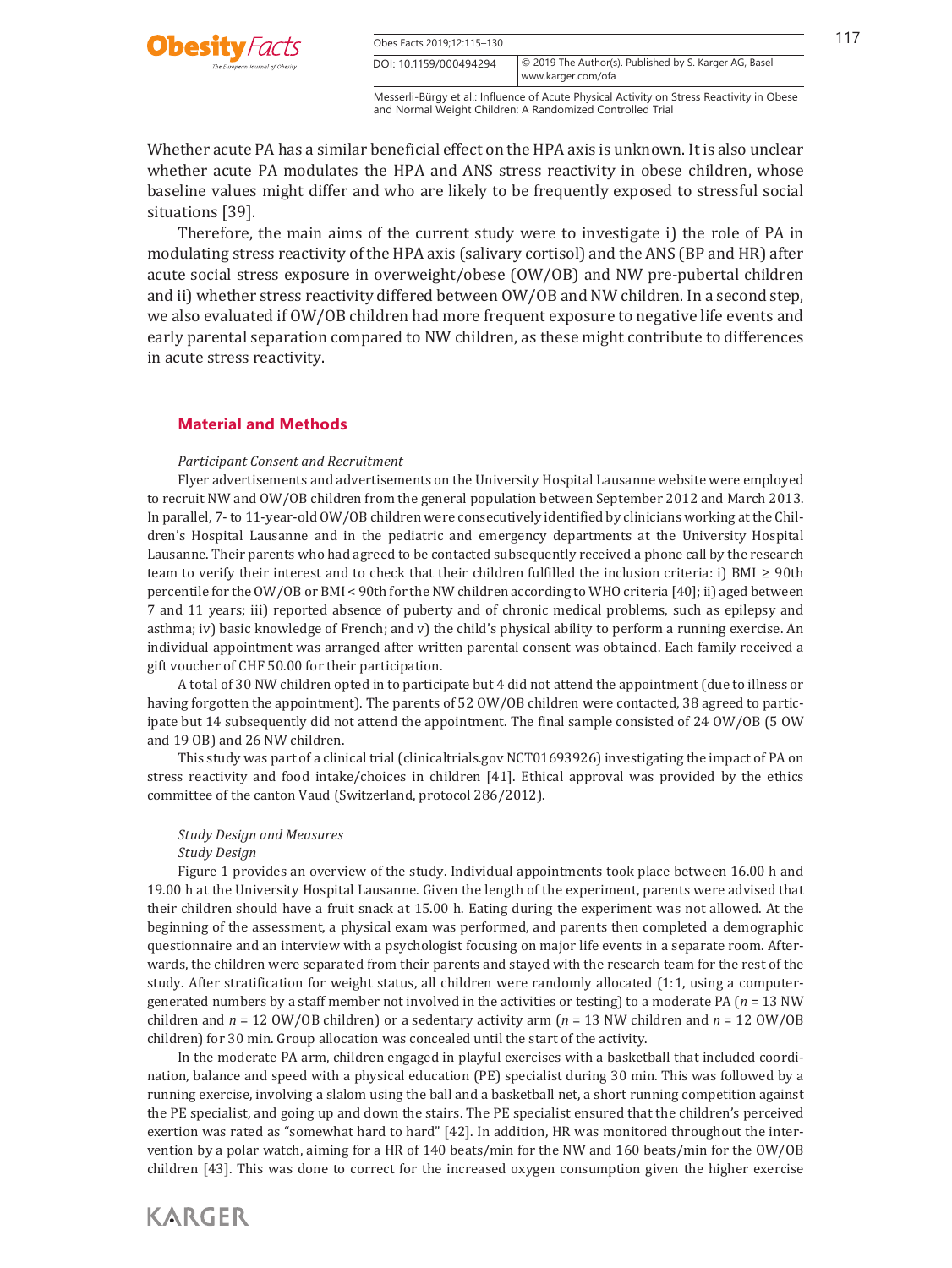

| Obes Facts 2019:12:115-130 |                                                                              | 118 |
|----------------------------|------------------------------------------------------------------------------|-----|
| DOI: 10.1159/000494294     | © 2019 The Author(s). Published by S. Karger AG, Basel<br>www.karger.com/ofa |     |



**Fig. 1.** Study design including repeated measurements of heart rate, blood pressure and salivary cortisol. C, salivary cortisol (timing related to beginning of TSST-C); BP, blood pressure; HR, heart rate; PA, physical activity; SA, sedentary activity; TSST-C, Trier Social Stress Test for Children.

# **KARGER**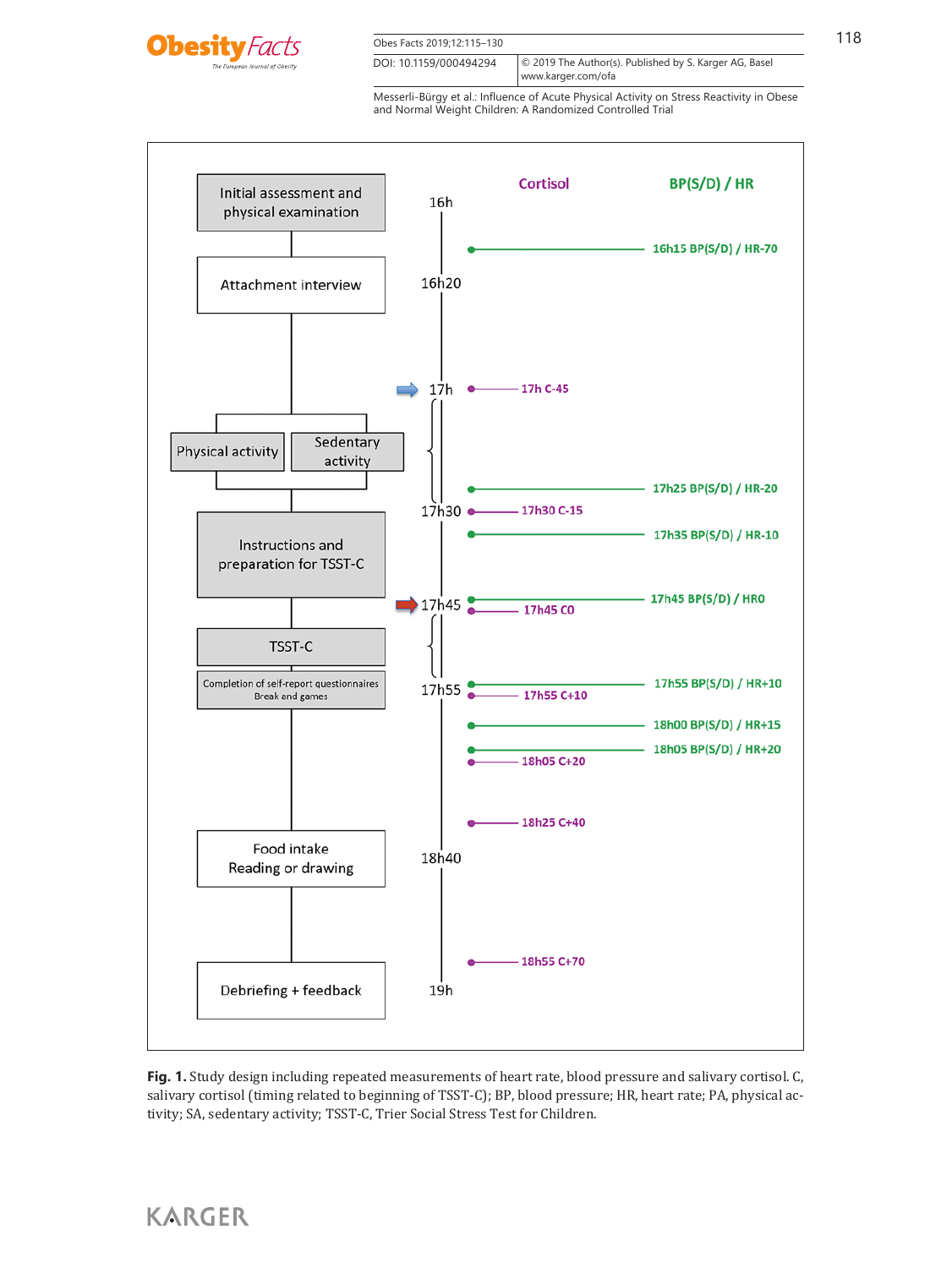



Messerli-Bürgy et al.: Influence of Acute Physical Activity on Stress Reactivity in Obese www.karger.com/ofa

DOI: 10.1159/000494294 © 2019 The Author(s). Published by S. Karger AG, Basel

and Normal Weight Children: A Randomized Controlled Trial

<span id="page-4-1"></span><span id="page-4-0"></span>intensity in the OW/OB group [[44\]](#page-14-3). The PE specialist also ensured that the children's perceived exertion was rated as "somewhat hard to hard" based on a repeated check every 5 min that rating on the categorized Borg scale was between 4 and 6 [[4](#page-14-3)[5\]](#page-14-4). Children assigned to the control arm (sedentary activity, SED) chose between playing calm board games, reading books, or drawing in the presence of the PE specialist during 30 min. In the meantime, parents completed self-report demographic questionnaires (see below).

<span id="page-4-2"></span>During the 15-min recovery period following this, all children in both arms received instructions for the Trier Social Test for Children (TSST-C) [[3](#page-14-2)[7,](#page-14-6) [4](#page-14-3)[6\]](#page-14-5). The test has been developed to induce psychosocial stress and has been shown to elicit a strong and reliable stress response [[4](#page-14-3)[6\]](#page-14-5). This standardized procedure consists of a 3-min preparation period, followed by a 5-min speech task and a 5-min mental arithmetic task (both tasks performed in front of an audience of two experts and were video-taped) adapted to the age and performance of the child.

After the stress test, children were brought to the kitchen, where they were left alone for 20 min and were told that they could read, color in pictures and/or eat freely from a buffet. In addition, they had coloring material, comic books, and games at their disposal. Following this, all parents and children were debriefed on the study procedure.

#### Measures

#### Children's Measures

*Anthropometric Measures*. Body weight was measured in light clothes and without shoes to the nearest 0.1 kg with a digital medical scale. Standing height was assessed without shoes to the nearest 0.1 cm with a stadiometer. Children's BMI was calculated and their attribution to the weight category confirmed (BMI ≥90th percentile for the OW/OB or BMI <90th for the NW [\[4](#page-14-3)0]. Waist circumference was measured by a flexible tape midway between the iliac crest and the lowest border of the rib cage.

*Stress Reactivity (Fig. 1).* HR, systolic BP (S) and diastolic BP (D) were measured using a sphygmomanometer (Omron 705-IT). The inflatable cuff was placed 2.5 cm away from the elbow whilst the child was sitting down. Two subsequent measurements were taken, and the mean was used to achieve maximum accuracy. Measurements for S, D, and HR were taken at seven different time points (Fig. 1): 70 min (baseline values, S/D/HR-70), 20 min (S/D/HR-20), 10 min (S/D/HR-10) before the start of the TSST-C, at the start of the TSST-C at 17.45 h (S/D/HR0), and 10 min (S/D/HR+10), 15 (S/D/HR+15), and 20 min (S/D/HR+20) after the start of the TSST-C. Salivary cortisol was measured using Salivette (Sarstedt, Nümbrecht, Germany) collection devices using the passive drool method at seven different time points: 45 min (baseline value, C-45) and 15 min (C-15) before the start of the TSST-C, at the start of the TSST-C (C0), and 10 min (C+10), 20 min (C+20), 40 min (C+40), and 70 min (C+70) after the start of the TSST-C. S/D/HR-20 corresponded to the last 5 min of the physical/sedentary activity, and C-15 corresponded to the end of the physical/sedentary activity and before the instructions/preparation for the TSST-C. After collection, cortisol samples were stored at –20 °C until badge analysis. Analyses took place at the Technical University of Dresden (Germany) using a commercial chemiluminescence immunoassay (CLIA; IBL Hamburg, Germany).

#### Parents' Measures

<span id="page-4-3"></span>*Demographic Information.* Parents completed a brief demographic questionnaire including their place of birth, educational level, and current professional activity. Parental migrant status was assigned if at least one parent was born outside of Switzerland [[4](#page-14-3)[7](#page-14-6)], parental socio-economic status was calculated based on maternal/paternal education (1 = primary education, no professional training to 4 = university degree) and current professional activity (1 = unqualified employment to 4 = managing director or independent academic), with a maximum total score of 4 [[4](#page-14-3)[8\]](#page-14-7).

<span id="page-4-5"></span><span id="page-4-4"></span>*Major Life Events.* Parents participated in a structured interview with a Master level psychologist during which they were asked whether they had been exposed to 13 potential major life events (such as death of someone they were close to, history of abuse, serious accident, divorce, etc.) [[9,](#page-14-8) [4](#page-14-3)[9,](#page-14-8) [50](#page-14-4)]. For each major life event, participants had to indicate when it had occurred and whether they or anyone else in their family had been involved, and they were asked to rate how much stress this had caused them as well as their child (perceived parental and child stress, Likert scale; 1 = no stress; 3 = high stress) [[9\]](#page-14-8). They then had the opportunity to add other major life events not included in the list.

Furthermore, parents were asked whether their child had experienced periods of early separation from them before the age of 3 years.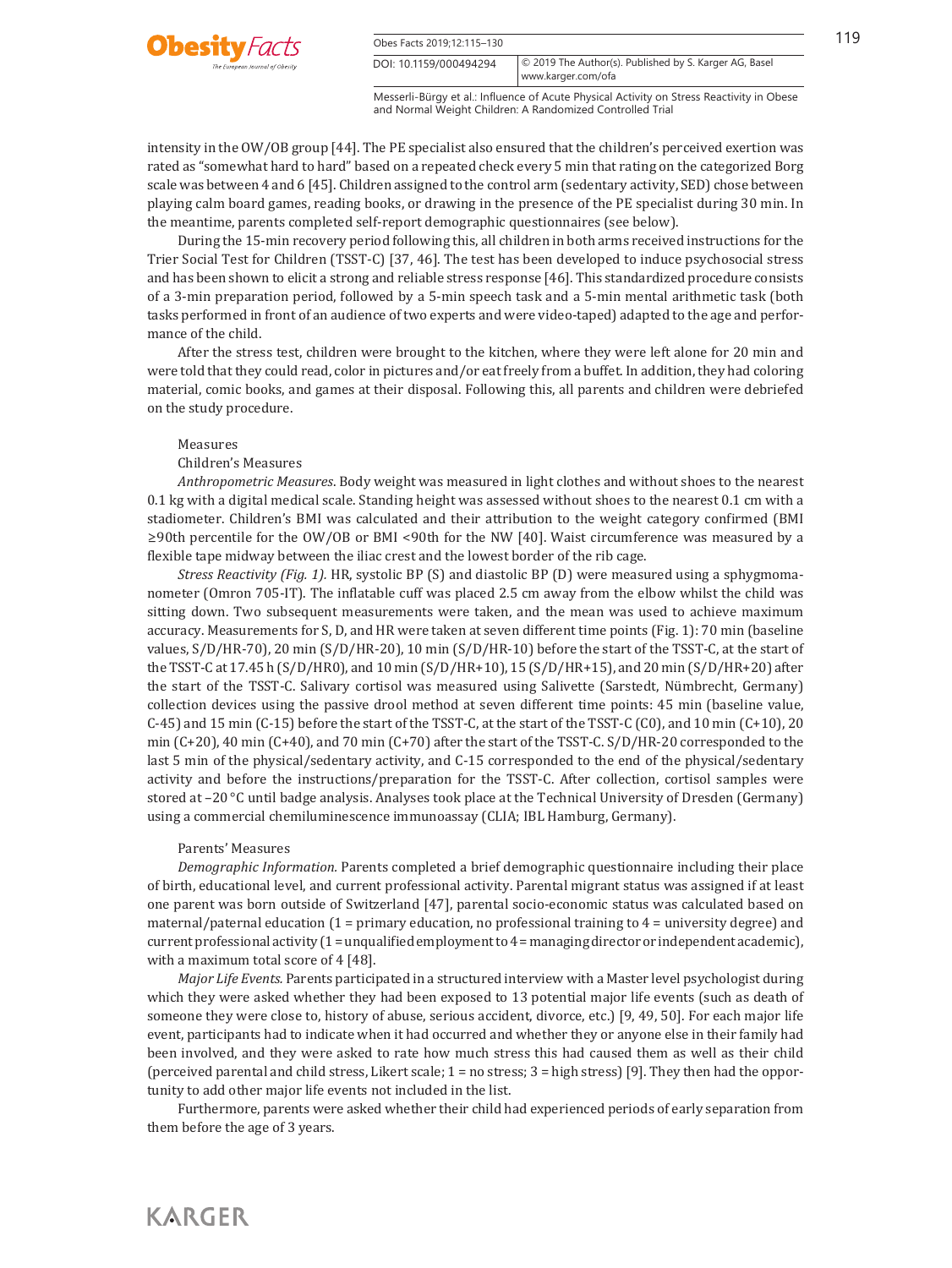

| Obes Facts 2019:12:115-130 |                                                                              | 120 |
|----------------------------|------------------------------------------------------------------------------|-----|
| DOI: 10.1159/000494294     | © 2019 The Author(s). Published by S. Karger AG, Basel<br>www.karger.com/ofa |     |

| Outcome<br>variables                | Normal weight<br>$(n = 26)$       |                                    | Overweight/obese<br>$(n = 24)$   |                                    | Random-<br>ization  | Weight<br>status     |
|-------------------------------------|-----------------------------------|------------------------------------|----------------------------------|------------------------------------|---------------------|----------------------|
|                                     | sedentary<br>$(n = 13)$           | physical<br>activity<br>$(n = 13)$ | sedentary<br>$(n = 12)$          | physical<br>activity<br>$(n = 12)$ | arms<br>$(p$ value) | ( <i>p</i> value)    |
| Age, years<br>Girls/Boys, $n$       | $8.5 \pm 0.9$<br>7/6              | $8.6 \pm 0.6$<br>6/7               | $9.6 \pm 1.4$<br>6/6             | $8.9 \pm 1.2$<br>9/3               | 0.40                | 0.04                 |
| Height, cm                          | $134.4 \pm 6.7$                   | $131.9 \pm 5.6$                    | $143+12$                         | $137.8 \pm 11.4$                   | 0.18                | 0.008                |
| Weight, kg                          | $28.5 \pm 3.9$                    | $28.4 \pm 3.8$                     | $50.4 + 9.2$                     | $43.6 \pm 10$                      | 0.33                | < 0.0001             |
| BMI, $\text{kg/m}^2$<br>BMI z-score | $15.7 \pm 1.1$<br>$-0.15 \pm 0.5$ | $16.2 \pm 1.2$<br>$0.14 \pm 0.7$   | $24.6 \pm 3.3$<br>$3.13 \pm 1.5$ | $22.7 \pm 2.6$<br>$2.56 \pm 1.1$   | 0.62<br>0.81        | < 0.0001<br>< 0.0001 |
| Parental SES                        | $2.84 \pm 0.6$                    | $3.11 \pm 0.6$                     | $2.25 \pm 0.8$                   | $2.5 \pm 0.2$                      | 0.22                | 0.003                |

**Table 1.** Baseline demographic and anthropometric characteristics and stress exposure by randomization arms and weight status

BMI, body mass index; parental SES, socioeconomic status of the parents. Randomization arm = physical activity versus sedentary activity; Weight status = overweight/obese versus normal weight. Data are shown as mean ± standard deviation. Unadjusted differences between weight status and randomization arms are calculated by unpaired *t* test or chi2 test, as appropriate.

#### *Data Analysis*

Power analysis was done for D reactivity as no previous study had assessed the impact of acute PA on cortisol stress reactivity in children. If the effect of PA on the average stress reactivity of D were of the order of one standard deviation (5.6 mm Hg), which would be consistent with previous research [\[3](#page-14-2)[8](#page-14-7)], then 23 children per group would be sufficient to provide a corresponding result of statistical significance at the 5%-level with a probability of 90%.

Qualitative data were described using absolute and relative frequencies and quantitative data using mean ± standard deviation or median and interquartile range, as appropriate. Differences between randomization arms (physical vs. sedentary activity) or weight status (OW/OB vs. NW children) in baseline demographic and anthropometric characteristics were assessed using an unpaired *t*-test, and differences in exposure to potential stressors and perceived stress using the chi-square test. The stress reactivity measures (cortisol, S, D, and HR) were ln-transformed before analysis to improve the distributional properties of their residuals. Unadjusted differences between randomization arms or weight status in measures of stress reactivity at the fixed time points were assessed using unpaired *t*-test (Table 1).

Adjusted differences between randomization arms or weight status in measures of stress reactivity at baseline or at the start of the TSST-C were assessed using linear regression models additionally including age, sex, and parental SES as well as baseline values of the respective variables. Changes in measures of stress reactivity over time either from study begin or from the start of the TSST-C were analyzed using mixed linear models with time as a factor variable and a random intercept for each child, adjusting for age, gender, and parental SES. Group differences in mean values of stress reactivity measures over time are also reported. The main aims, i.e. differences in the time course of the respective outcome according to weight status or type of intervention, were assessed using interaction terms of the two factors with the factor time and by stratifying analyses according to them. Interactions between all three factors were used to assess differences in the time course of the groups. To simplify comparisons, the time course under the intervention was also summarized by averaging outcome levels across the time points after the intervention phase. All analyses relating to the time course after intervention were done with adjustment for potential differences in the outcome level at the last time point before intervention. As we found significant differences in the time course of cortisol level according to weight status and type of intervention, we also calculated the area under the curve to the ground (AUCg) [[5](#page-14-4)[1\]](#page-14-0) between the time point at the start of the intervention (at C0) and the last measurement at  $C+70$ for cortisol. This measure was log-transformed for analysis, and adjustment for potential differences before the intervention was achieved using the natural logarithm of the rectangular area defined by the natural

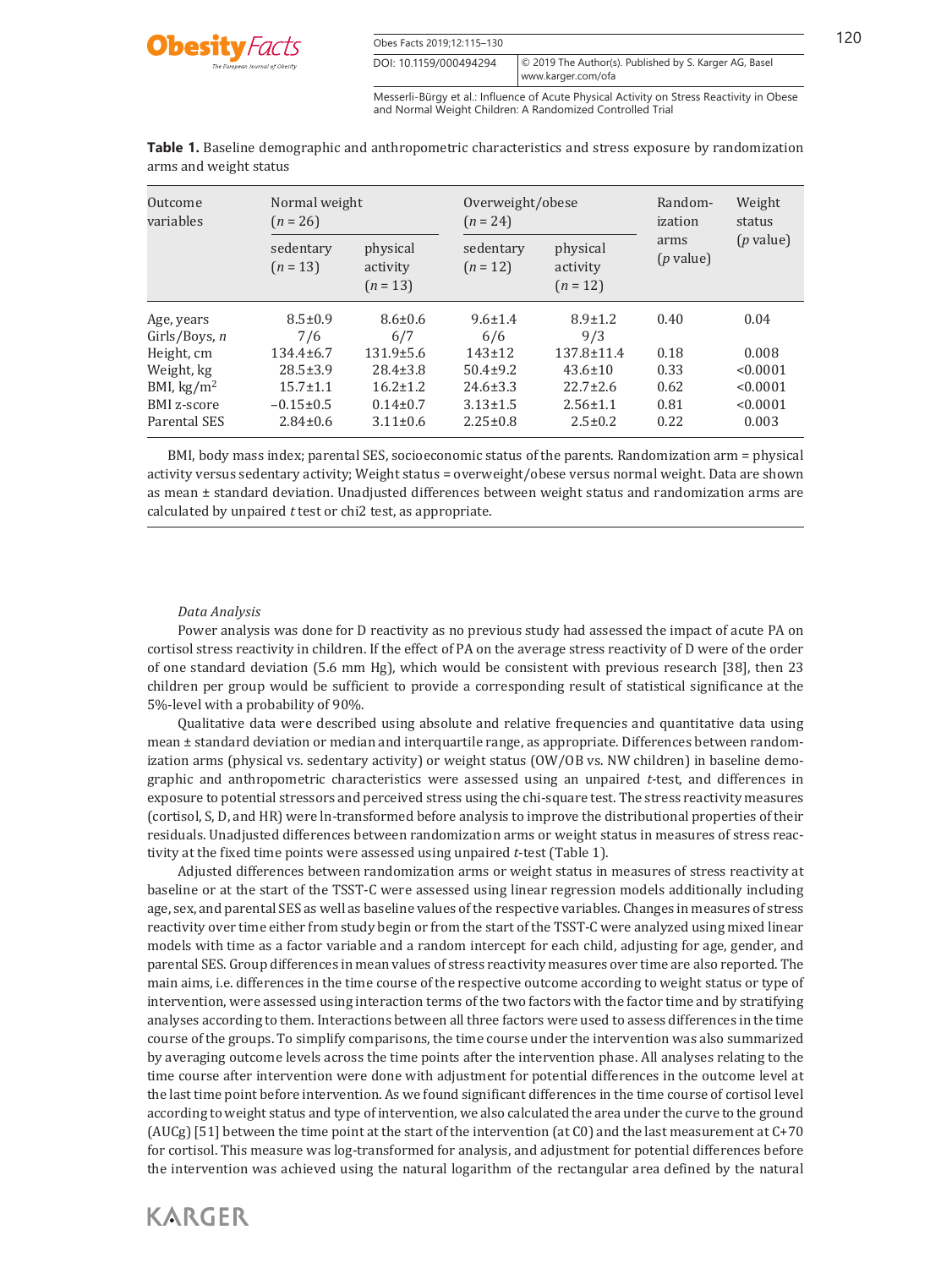

logarithm of cortisol level at the start of the intervention and the length of the time interval between the start of the TSST-C and the last measurement. Results of the regression analyses are reported as percentage changes in geometric means (with 95% confidence interval (95% *CI*)). In the following, the term mean will be used for geometric mean for the sake of simplicity. Statistical significance was defined at the usual 5% level for main effects and at the 10% level for interactions. All analyses were performed using STATA version 12.0 (Stata Corp, College Station, TX, USA).

#### **Results**

#### *Baseline Sample Characteristics*

The OW/OB and NW groups differed with regards to age, anthropometric measures, and parental SES (all *p* < 0.04; Table 1). There were no significant differences between the PA and sedentary control arm within NW and OW groups (all *p =* NS). There were no significant group differences regarding the number of negative life events (OW/OB:  $5.2 \pm 1.9$  vs. NW:  $6.1 \pm 2.8$ , *p* = 0.2) or the number of early separation (OW/OB: 13/11 vs. NW: 8/18, *p* = 0.2) and no differences between the randomization arms with regards to the number of negative life events (all *p* = NS). Further, there was also no difference in the presence of early separation events from parents (all *p =* NS) but even a tendency for the perceived stress (by parents or children) caused by the life events to be lower in the OW/OB (compared to the NW children (*p* = 0.05 and 0.08, respectively)).

The mean values of cortisol, BP or HR over the entire sample all changed from baseline to the end of the testing period (i.e. +70 min for cortisol; +20 min for the other values, all *p* ≤ 0.03).

# *Salivary Cortisol Reactivity*

**KARGER** 

Impact of Preceding PA on Cortisol Reactivity after the TSST-C

The time course of cortisol showed significant differences between the randomization arms (PA vs. sedentary activity) and the weight status (OW/OB vs. NW children) (Fig. 2a, *p* for interaction = 0.045). Similar differences between activity arms and weight status were observed when using the AUCg of the cortisol concentrations after the TSST-C and adjusting for pre-existing differences between the two arms or weight status groups in the level of cortisol at the start of the TSST-C (*p* for interaction = 0.035). Therefore, the impact of PA on cortisol reactivity after the TSST-C was analyzed separately according to the weight status group.

In the NW group, the time course of cortisol was significantly different between the two activity arms  $(p = 0.004)$ : In the NW sedentary arm, there was a tendency to an increase in average cortisol after the TSST-C ( $p = 0.07$ ) with the mean value over the four measurements 10–70 min after the TSST-C (C+10 to C+70) being 34% higher than at the start (C0; *p =* 0.04, 95% *CI:* 1–79%). In contrast, in the NW physically active arm, there was a decrease in average cortisol ( $p = 0.009$ ) with the mean value over the four measurements 10–70 min after the TSST-C (C+10 to C+70) being 26% lower than at the start (C0; *p* = 0.003, 95% *CI:* 10–40% lower).

Regarding differences in cortisol concentrations, the adjusted mean cortisol levels were 58% higher in the PA compared to the sedentary arm at the start of the TSST-C (C0; *p* = 0.04; 95% *CI:* 4–140%), but there were no differences in the mean levels between both activity arms over the 70 min after the TSST-C  $(p = 0.9)$ .

In the OW/OB group, the time course of cortisol was not different between the two activity arms ( $p = 0.7$ ) and over time cortisol levels did not change ( $p = 0.9$  for the sedentary and *p* = 0.4 for the PA arm, respectively). Regarding differences in cortisol concentrations, the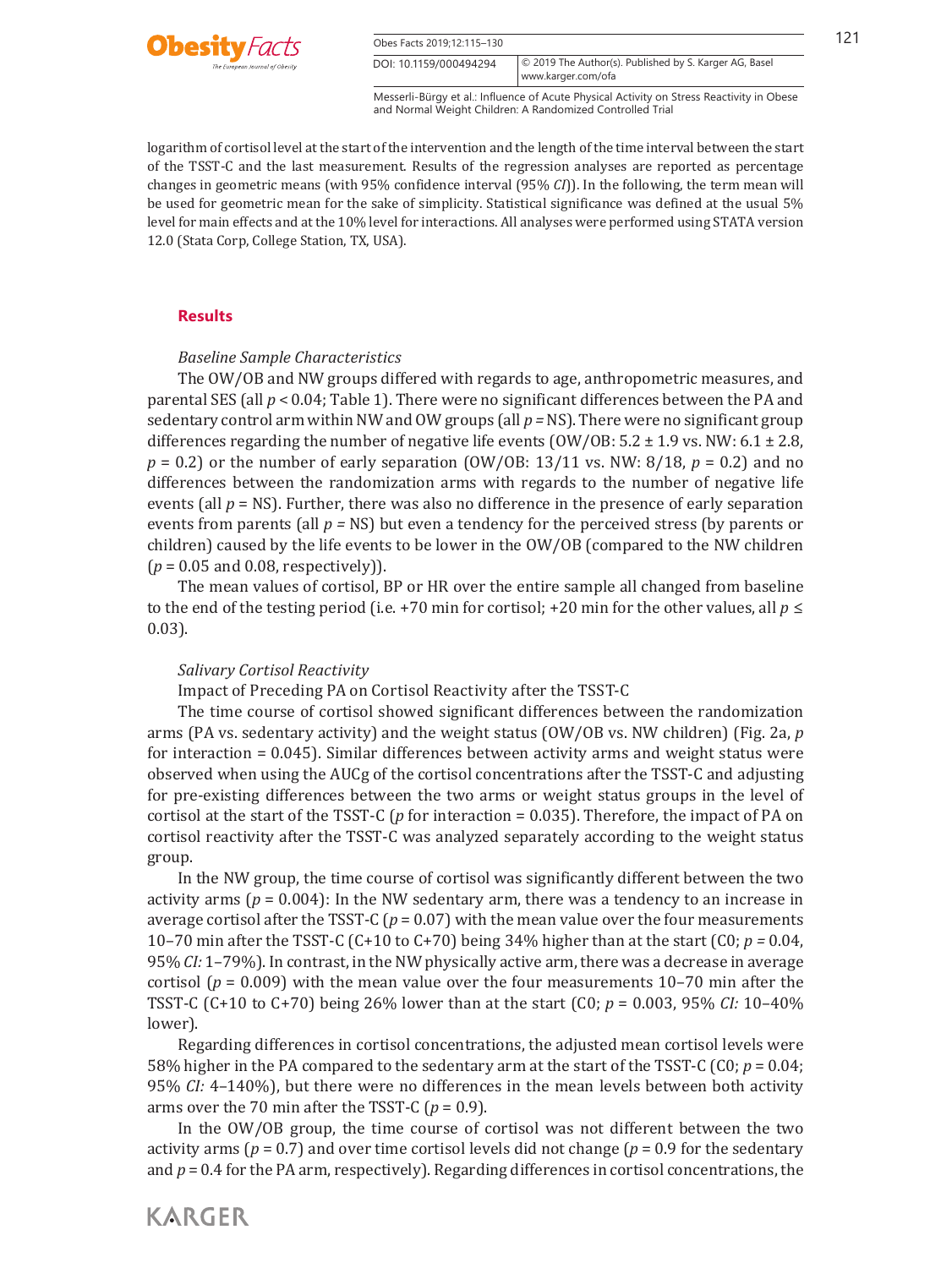

| Obes Facts 2019:12:115-130 |                                                        | 122 |
|----------------------------|--------------------------------------------------------|-----|
| DOI: 10.1159/000494294     | © 2019 The Author(s). Published by S. Karger AG, Basel |     |
|                            | www.karger.com/ofal                                    |     |



**Fig. 2. a–d**: Repeated measurements of heart rate for the four subgroups (OW/OB, overweight/ obese; NW, normal weight; PA, physical activity; SED, sedentary activity; TSST-C, Trier Social Stress Test for Children. The time points show the beginning of the activities for cortisol (C) at –45 min before the start of the TSST-C (C-45) and repeated assessment at 15 min before TSST-C (C-15), at the start (C-0) and after the TSST-C at different time points including 10 min (C+10), 20 min (C+20), +40 min (C+40) and 70 min (C+70). For systolic (S) and diastolic blood pressure (D) and heart rate (HR) arrows show the beginning of the activities at 70 min before the stress task (S-70, D-70, PHR-70) and repeated measures before the stress task at 20 min (S-20, D-20, HR-20) and at 10 min (S-10, D-10, HR-10), at the start (S0, D0, HR0) and after the TSST-C at different time points including 10 min (S+10, D+10,<br>HR+10), 15 min HR+10), 15 min (S+15,D+15,HR+15) and at 20 min (S+20, D+20,HR+20). Data are shown as geometric means and 68% confidence intervals.

**KARGER** 

*(Figure continued on next page.)*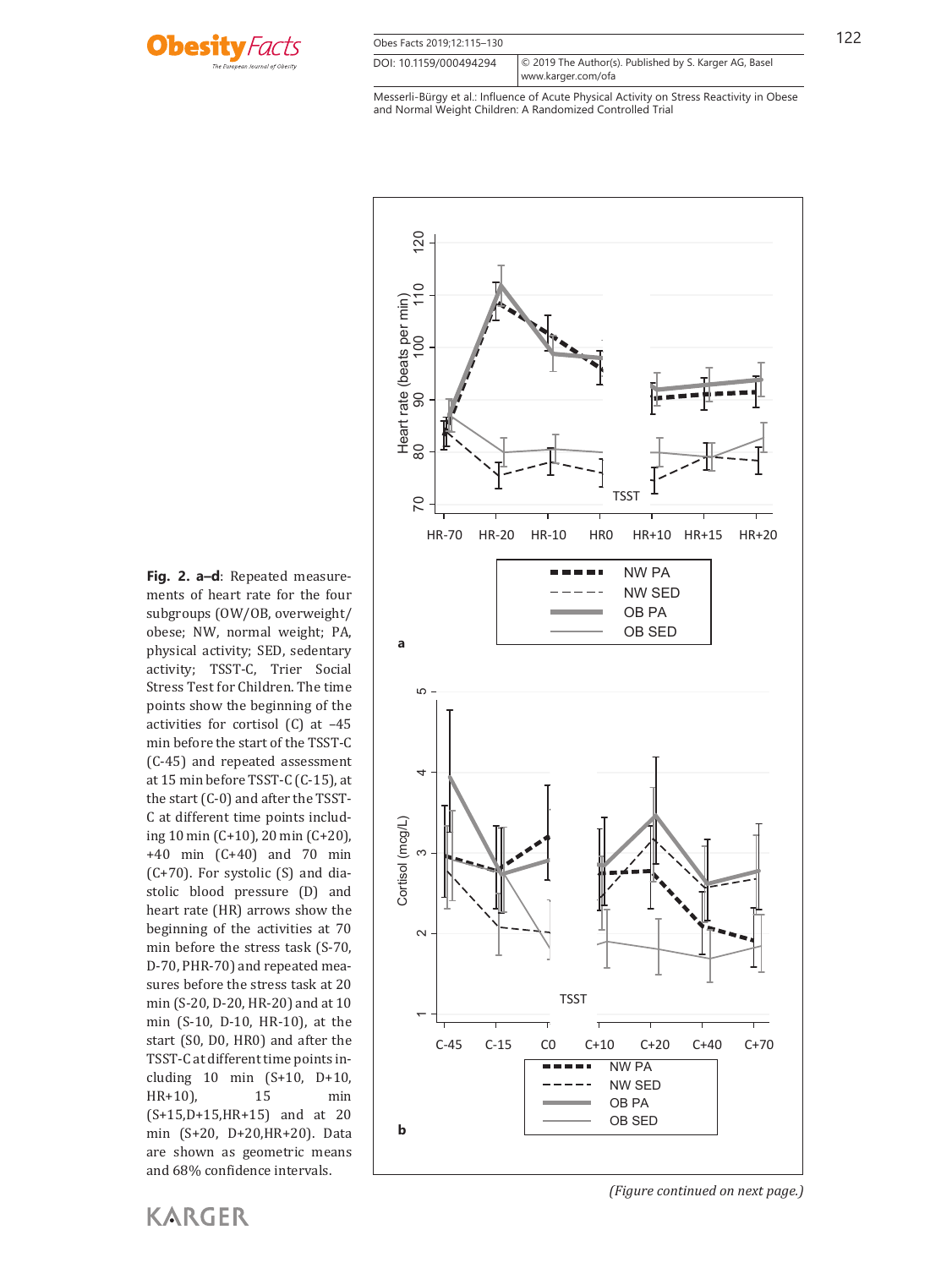

| Obes Facts 2019;12:115-130 |
|----------------------------|
|----------------------------|

| Obes Facts 2019;12:115-130 |                                                        |  |
|----------------------------|--------------------------------------------------------|--|
| DOI: 10.1159/000494294     | © 2019 The Author(s). Published by S. Karger AG, Basel |  |
|                            | www.karger.com/ofa                                     |  |



**KARGER**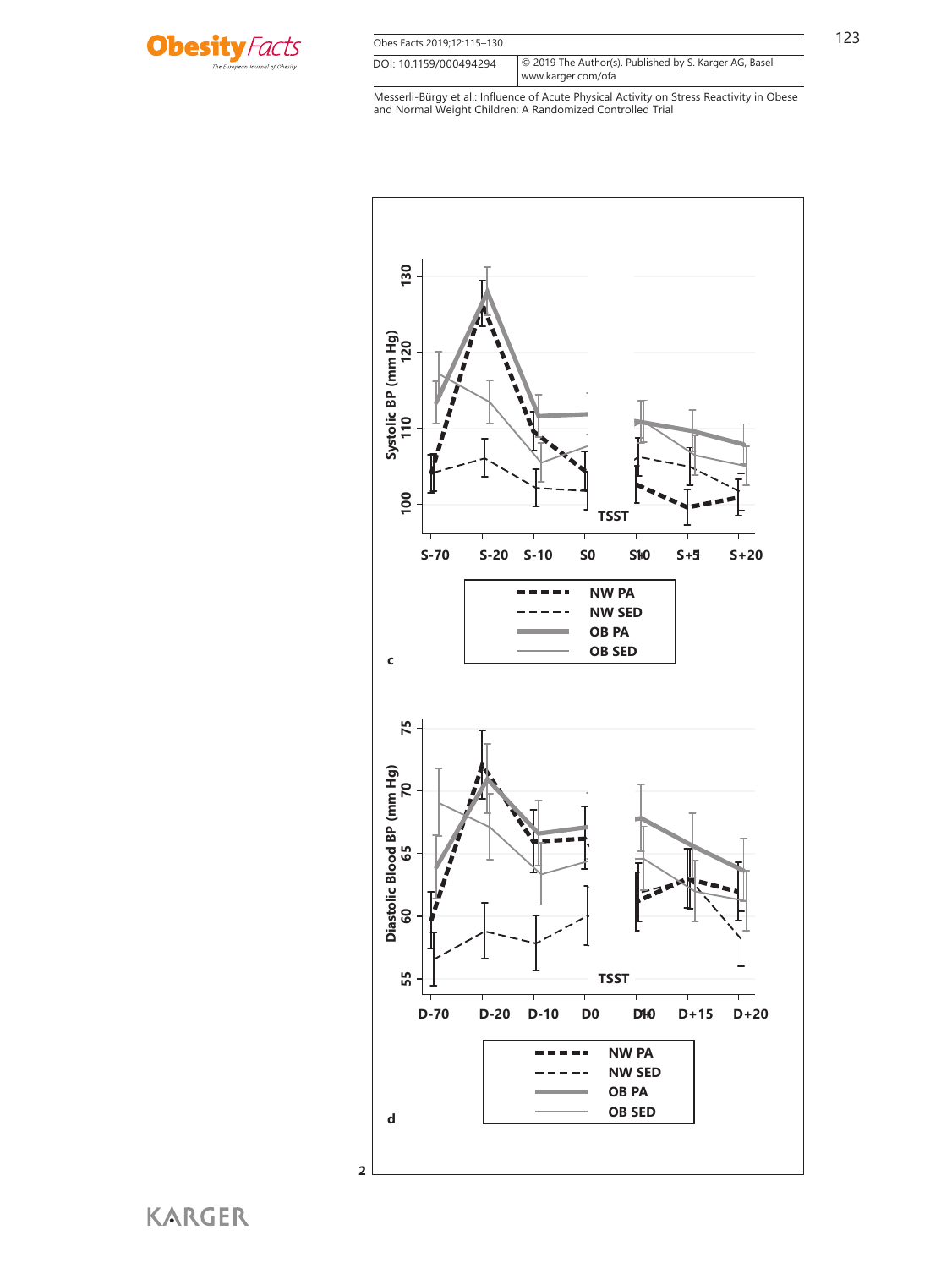

www.karger.com/ofa DOI: 10.1159/000494294 © 2019 The Author(s). Published by S. Karger AG, Basel

Messerli-Bürgy et al.: Influence of Acute Physical Activity on Stress Reactivity in Obese and Normal Weight Children: A Randomized Controlled Trial

adjusted mean cortisol levels were 95% higher in the PA compared to the sedentary arm at the start of the TSST-C (C0; *p =* 0.04, 95% *CI:* 2–272%) and the mean levels in the PA arm remained 80% higher over the 70 min after the TSST-C (*p =* 0.007, 95% *CI:* 17–177%).

Impact of Weight Status on Cortisol Reactivity after the TSST-C

The time course after the TSST-C between the two weight status groups did not differ in the sedentary ( $p = 0.58$ ) or the PA arm ( $p = 0.1$ ).

Cortisol concentrations at the start of the TSST (C0) did not differ between NW and OW/ OB in either activity arm ( $p \ge 0.4$ ; Table 2 and Fig. 2a show unadjusted levels). In the sedentary arm, the mean cortisol levels over the 70 min after the TSST-C were 49% lower in the OW/ OB compared to the NW group (*p* = 0.028; 95% *CI:* 7–72%), but they did not differ in the PA arm  $(p = 0.2)$ .

Cortisol Reactivity before the TSST-C

Adjusted baseline cortisol values before the physical or sedentary activity (17.00 h; C-45) did not differ between weight status groups but were higher in the PA compared to the sedentary arm (*p =* 0.04; Table 2 and Fig. 2a show unadjusted levels). Between the beginning of the activity (C-45) and the beginning of the TSST-C (C0), salivary cortisol decreased in both weight status groups ( $p \le 0.004$ ), was unchanged in the NW PA arm ( $p = 0.5$ ) and even decreased in the OW/OB PA arm (*p =* 0.03).

# *BP and HR*

**KARGER** 

Impact of Preceding PA on BP and HR Reactivity after the TSST-C

The time course of the BP or HR values after TSST-C showed no significant differences between the randomization arms (PA vs. sedentary activity) and the weight status (OW/OB vs. NW children) (*p* for interaction ≥0.3). Thus, the impact of PA was analyzed together for NW and OW/OB children.

The time course of the D did not differ between the two activity arms ( $p = 0.4$ ). There was some indication of a different impact of PA on the time course of the S (*p =* 0.09). S increased in the sedentary arm  $(p = 0.01)$  with levels at S+10 (end of the TSST-C), being higher compared to baseline ( $p = 0.03$ ). On the other side, in the PA arm S tended to decrease ( $p = 0.06$ ), with the mean value over all 3 measurements 10–20 min after the TSST-C (S+10, S+15, S+20) being 3% lower compared to S0 (*p* = 0.03, 95% CI 0.2–5%). Regarding differences in BP values, there were no differences in the S, while D tended to be higher in the PA arm ( $p = 0.1$  and 0.058, respectively; Table 1 and Fig. 2b/c show unadjusted values). There were no differences in the mean BP values between both arms over the 20 min after the TSST-C (both  $p > 0.1$ ).

However, the time course of the HR differed between the two activity arms ( $p = 0.006$ ). In the sedentary arm, there was a tendency for an increase of HR after the TSST-C ( $p = 0.06$ ) with the value 20 min after the TSST-C (HR+20) being higher compared to HR0 ( $p = 0.06$ ) while HR decreased in the PA arm ( $p = 0.008$ ), with the mean value over the 3 measurements 10–20 min after the TSST-C (HR+10 to HR+20) being 5% lower than HR0 (*p* < 0.001, 95% *CI:* 3–8%). Regarding differences in HR values, the adjusted HR was 25% higher in the PA compared to the sedentary arm (*p* < 0.001, 95% *CI:* 17–33%; Table 2 and Fig. 2d show unadjusted values) and the mean HR values over the 20 min after the TSST-C remained 19% higher (*p* < 0.001, 95% *CI:* 12–26%).

Impact of Weight Status on BP and HR Reactivity after the TSST-C

There was no difference in the time course between the two weight status groups (*p* = 0.9). Neither D or HR nor their respective time course differed between the two weight status groups after TSST-C (all  $p \ge 0.1$ ), but S at the start of the TSST-C was 5% higher in the OW/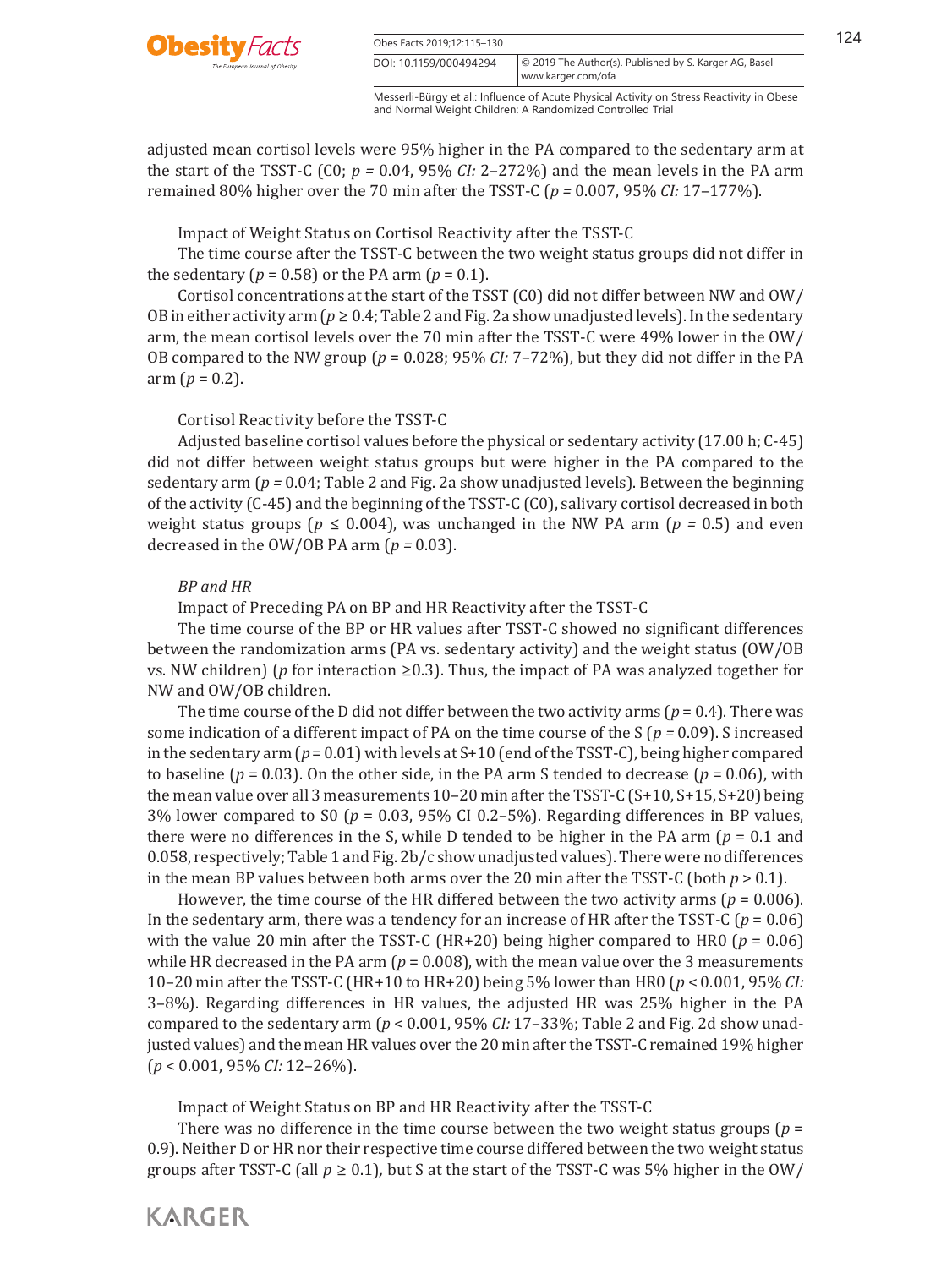| Stress reactivity                                                                                                                                                                          | Normal weight $(n = 26)$                                          |                                        | Overweight/obese $(n =$                      | 24)                                                                                                             | Random-                                | Weight                |
|--------------------------------------------------------------------------------------------------------------------------------------------------------------------------------------------|-------------------------------------------------------------------|----------------------------------------|----------------------------------------------|-----------------------------------------------------------------------------------------------------------------|----------------------------------------|-----------------------|
|                                                                                                                                                                                            | sedentary<br>$(n = 13)$                                           | physical activity<br>$(n = 13)$        | sedentary<br>$(n = 12)$                      | physical activity<br>$(n = 12)$                                                                                 | $(p \text{ value})$<br>ization<br>arms | $(p$ value)<br>status |
| Salivary cortisol (C)                                                                                                                                                                      |                                                                   |                                        |                                              |                                                                                                                 |                                        |                       |
| 45 min before TSST-C (C-45)                                                                                                                                                                | $3.8(1.9 - 4.1)$                                                  | $(2.6 - 3.9)$<br>3.3                   | $(2.6 - 3.9)$<br>$3.\overline{3}$            | $(3.0 - 5.0)$<br>3.8                                                                                            | 0.2                                    | 0.25                  |
| 15 min before TSST-C (C-15)                                                                                                                                                                | $2.4$ ( $2.0-2.9$ )<br>$2.1$ (1.5-2.8)<br>$2.1$ (1.6-4.5)         | $2.8(2.4 - 3.2)$                       | $3.1(2.0-3.8)$                               | $3.2$ $(2.3 - 3.8)$                                                                                             | 0.23                                   | 0.29                  |
| Start of TSST-C (C0)                                                                                                                                                                       |                                                                   | 3.1 $(2.2 - 4.6)$                      | $1.9(1.2-2.9)$                               | $3.1(2.2 - 4.8)$                                                                                                | 0.006                                  | 0.5                   |
| 10 min after start of TSST (C+10)                                                                                                                                                          |                                                                   | $2.9(1.5-4.7)$                         | $2.4(1.2-3.0)$                               | 3.1 $(1.9-4.0)$                                                                                                 | 0.18                                   | 0.55                  |
| 20 min after start of the TSST (C+20)                                                                                                                                                      |                                                                   | $2.7(1.7-5.8)$                         | $2.1(1.4-3.1)$                               | $3.4(2.4-5.9)$                                                                                                  | 0.29                                   | 0.45                  |
| 70 min after start of the TSST (C+70)<br>40 min after start of the TSST (C+40)                                                                                                             | $2.6$ $(2.2 - 8.7)$<br>$2.2$ $(1.5 - 7.2)$<br>$3.2$ $(1.9 - 4.9)$ | $(1.8 - 3.0)$<br>$2.0(1.4-3.8)$<br>2.6 | $(1.4 - 2.8)$<br>$(1.5 - 2.5)$<br>1.8<br>0.1 | $(2.1 - 3.4)$<br>$2.7(1.5-4.9)$<br>2.9                                                                          | $0.67$<br>0.89                         | 0.68<br>0.97          |
| Systolic blood pressure (S)                                                                                                                                                                |                                                                   |                                        |                                              |                                                                                                                 |                                        |                       |
| 70 min before TSST-C (S-70)                                                                                                                                                                | 108.5 (95.0-112.8)                                                | 104.0 (97.8-112)                       | 116.3 (108.4-122.8)                          | 112.3 (109.3-121.0)                                                                                             | 0.59                                   | &0.0006               |
| 20 min before TSST-C (S-20)                                                                                                                                                                | 104.5 (103-113.3)                                                 | 131.0 (119.0-134.0)                    | 112.0 (104.1-121.9)                          | 124.5 (121.4-138.9)                                                                                             | &0.0001                                | 0.23                  |
| 10 min before TSST-C (S-10)                                                                                                                                                                | 103 (99.0-106.5)                                                  | 110.0 (105.3-112.8)                    | 106.5 (97.8-110.4)                           | 110.8 (103.0-125.1)                                                                                             | 0.005                                  | 0.29                  |
| Start of TSST-C (S0)                                                                                                                                                                       | 101.5 (95.4-109.2)                                                | 105.5 (100.0-108.7                     | 108.0 (103.8-114.0))                         | 112.8 (104.5-119.0)                                                                                             | 0.22                                   | 0.007                 |
| 10 min after start of TSST-C (S+10)                                                                                                                                                        | $.5 - 112.8$<br>105.0 (102                                        | 102 (98.3-109.3)                       | 111.3 (104.6-113.9)                          | $109.8$ $(103.4 - 120.3)$                                                                                       | 0.46                                   | 0.01                  |
| 15 min after start of TSST-C (S+15)                                                                                                                                                        | $.8 - 111.0$<br>106.5 (101.8-111.0<br>103.5 (95.0-107.8)          | $101.0$ (95.8-103.8)                   | 104.5 (100.0-114.3)                          | $108.3(102.0 - 116.9)$                                                                                          | 0.63                                   | 0.04                  |
| 20 min after start of TSST-C (S+20)                                                                                                                                                        |                                                                   | $(95.5 - 104.3)$<br>η<br>101           | $(97.6 - 111.6)$<br>104.5                    | 108.0 (101.1-117.0)                                                                                             | 0.68                                   | 0.02                  |
| Diastolic blood pressure (D)                                                                                                                                                               |                                                                   |                                        |                                              |                                                                                                                 |                                        |                       |
| 70 min before TSST-C (D-70)                                                                                                                                                                | 56.5 (49.5–62.5)<br>57.0 (52.0–64.3)<br>57.0 (52.5–61.5)          | 58.5 (55.3-66.8)                       | 68.8 (54.3-77.6)                             | 57.5 (65.3-70.3)                                                                                                | 0.86                                   | 0.01                  |
| 20 min before TSST-C (D-20)                                                                                                                                                                |                                                                   | 71.0 (68.3-76.3)                       | 64.0 (60.1-79.5)                             | 72.3 (66.0-78.1)                                                                                                | 0.002                                  | 0.2                   |
| 10 min before TSST-C (D-10)                                                                                                                                                                |                                                                   | $67.0$ $(62.0 - 71.3)$                 | 62.3 [57.5-66.6]                             | 66.6 (61.6-74.8)                                                                                                | 0.009                                  | 0.17                  |
| Start of TSST-C (D0)                                                                                                                                                                       | 58.3 (52.3-67.9)                                                  | 66.0 (62.3-72.3)                       | 62.5 (62.0-66.8)                             | 66.8 (62.0-69.9)                                                                                                | 0.06                                   | 0.27                  |
| 10 min after start of TSST-C (D+10)                                                                                                                                                        | $61.0$ $(51.5 - 72.8)$                                            | $(55.8 - 67.5)$<br>62.0                | 64.0 (60.8-67.5)                             | $67.0(63.0 - 73.0)$                                                                                             | 0.65                                   | 0.05                  |
| 15 min after start of TSST-C (D+15)                                                                                                                                                        | 62.5 (56.8-72.0)                                                  | $[57.5 - 66.8]$<br>63.5                | $(55.6 - 67.6)$<br>61.3                      | $64.3(61.8-69.0)$                                                                                               | 0.43                                   | 0.72                  |
| 20 min after start of TSST-C (D+20)                                                                                                                                                        | 58.0 [51.0-66.8]                                                  | $[57.5 - 68.3]$<br>60.5                | $61.0$ $(56.0 - 67.6)$                       | $(59.1 - 67.1)$<br>62.5                                                                                         | 0.12                                   | 0.24                  |
| Heart rate (HR)                                                                                                                                                                            |                                                                   |                                        |                                              |                                                                                                                 |                                        |                       |
| 70 min before TSST-C (HR-70)                                                                                                                                                               | 81.0 (77.0-87.8)                                                  | 82.0 (75.5-91.5)                       | 90.8 (76.9-95.6)                             | 86.0 (82.1-93.3)                                                                                                | 0.92                                   | 0.01                  |
| 20 min before TSST-C (HR-20)                                                                                                                                                               |                                                                   | 106.5 (95.8-123.8)                     | 83.5 (70.1-89.8)                             | 117.0 (97.9-121.5)                                                                                              | &0.0001                                | 0.51                  |
| 10 min before TSST-C (HR-10)                                                                                                                                                               | 76.5 (70.5-81.5)<br>76.5 (72.8-88.5)                              | 100.5 (94.0-116.0)                     | 73.8 (81.5-87.6)                             | 100.5 (90.3-110.5)                                                                                              | &0.0001                                | 0.93                  |
| Start of TSST-C (HRO)                                                                                                                                                                      | $77.0$ $(73.5 - 80.5)$                                            | 92.5 (87.8-107.0)                      | 82.0 (70.1-89.9)                             | 100.3 (94.5-104.4)                                                                                              | 0.0001                                 | 0.5                   |
| 10 min after start of TSST-C (HR+10)                                                                                                                                                       | 75.0 (65.8-81.3)                                                  | 86.5 (81.3-101.3)                      | 80.8 (72.9-89.1)                             | 93.8 (85.1-98.63)                                                                                               | &0.0001                                | 0.29                  |
| 15 min after start of TSST-C (HR+15)                                                                                                                                                       | 79.5 (76.8-85.3)                                                  | 92.0 (82.8-103.0)                      | 82.5 (72.6-87.8)                             | 95.3 (85.1-101.0)                                                                                               | &0.0001                                | 0.81                  |
| 20 min after start of TSST-C (HR+20)                                                                                                                                                       | 79.5 (74.3)                                                       | 92.0 (84.0-98.5)                       | 85.0 (76.0-92.3)                             | 95.8 (83.3-99.9)                                                                                                | 0.0001                                 | 0.31                  |
| range); Differences between weight status and randomization groups are calculated by unpaired t test using the respective log values<br>Randomization group = physical activity versus sed |                                                                   |                                        |                                              | entary activity; Weight status = overweight/obese versus normal weight; Data are shown as median (interquartile |                                        |                       |

**Table 2.** Stress reactivity of salivary cortisol, systolic and diastolic blood pressure and heart rate for the four subgroups sith  $for the form$  $\frac{1}{4}$ j  $\overline{a}$ and diastolic blo  $\sim$ io ÷  $+1$  and انده ع  $\ddotsc$ Table 2 Str.

**KARGER** 

Obes Facts 2019;12:115–130 125

**Obesity Facts** 

DOI: 10.1159/000494294 © 2019 The Author(s). Published by S. Karger AG, Basel

Messerli-Bürgy et al.: Influence of Acute Physical Activity on Stress Reactivity in Obese and Normal Weight Children: A Randomized Controlled Trial

www.karger.com/ofa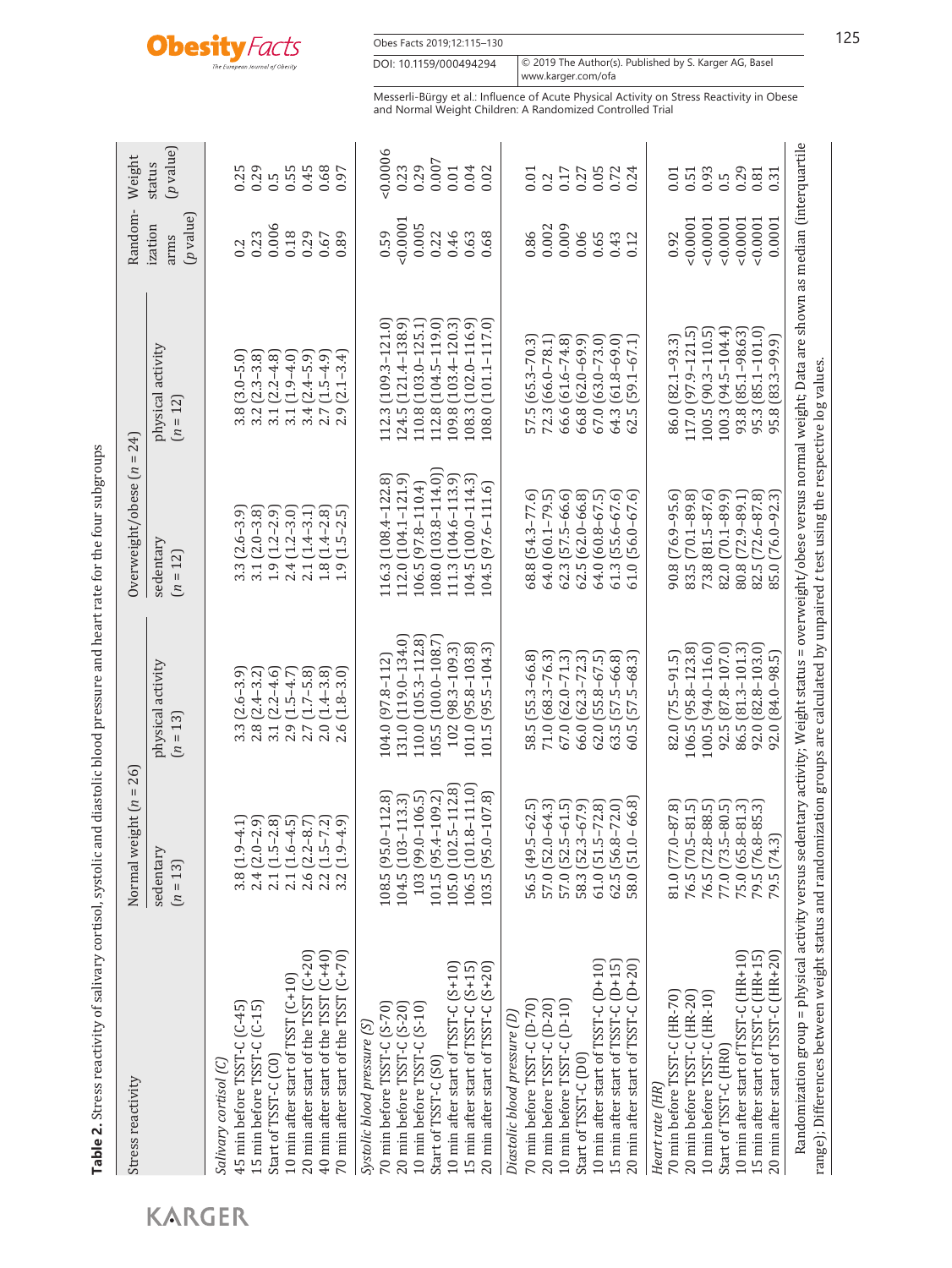

OB compared to the NW group (*p* = 0.054, 95% *CI:* –0.001 to 11%) and its mean values over the 20 min after the TSST-C remained 5% higher (*p* = 0.03, 95% *CI:* 0.4–9%).

BP and HR Reactivity before the TSST-C

Adjusted S and D as well as HR at study begin (S/D/HR-70) did not differ between randomization arms or weight status (all *p* ≥ 0.9) except for a higher S in the OW/OB compared to NW group ( $p = 0.02$ ; Table 2 and Fig. 2b-d show unadjusted values).

Within the time course before the TSST-C, D and HR increased in the PA arm ( $p \le 0.02$ ) and S did not change ( $p = 0.8$ ). In the sedentary arm, S and HR decreased ( $p \le 0.008$ ) and D did not change  $(p = 0.9)$ 

# **Discussion**

The novelty of this randomized study is the investigation of the role of acute PA in modulating both HPA and ANS reactivity to acute social stress in NW and also in OW/OB children. We found a significant interaction effect between the randomization arms and weight status for the HPA activation to stress exposure. These results are novel. In the NW children, the expected increase in the time course of cortisol in the sedentary arm was substantially reduced after PA with even a decrease in the cortisol concentration in this arm. In the OW/ OB group, PA did not change the flat cortisol time course to the stress task. However, the mean cortisol concentrations after the stress task were different: In the OW/OB PA arm they were 80% and in the NW sedentary arm 49% higher than in the OW/OB sedentary arm. In general, for the total sample, cortisol levels increased significantly following the experimentally induced stress exposure, which shows that the stress manipulation was effective [\[4](#page-14-3)[6\]](#page-14-5).

Further, the time course of the HR differed between the PA and sedentary arms with an increase in the sedentary and a decrease in the physically active children. The same tendency was observed for S, but not for D. Surprisingly the mean HR values after the stress task were higher in the PA arm. S was higher in the OW/OB compared to the NW children, both at study begin and also throughout the post-stress period.

#### *The Impact of PA*

**KARGER** 

Preceding acute PA increased cortisol reactivity to a stress test in the OW/OB, while it decreased it in the NW children. These results are novel in children and in the context of obesity. The results are in line with the study of Martikainen et al. [[3](#page-14-2)[7](#page-14-6)] who investigated NW children with different levels of daytime PA representing chronic PA. They found decreased cortisol reactivity in NW children who were generally physically active. Both findings suggest that acute and chronic PA levels render the HPA axis more adaptive to acute stress in healthy children. Similarly, healthy adults engaging in high levels of chronic exercise show lower cortisol reactivity after a psychosocial stress task than those with low PA [[2](#page-14-1)[9](#page-14-8), [3](#page-14-2)[2](#page-14-1), [33](#page-14-2)].

There was a tendency for changes in S values according to randomization arm, with increases in the sedentary and decreases in the PA arm. This result is in line with a lower BP during a post-stress condition after a previous acute exercise bout in healthy adults [[5](#page-14-4)[2](#page-14-1)] and in children [\[3](#page-14-2)[8\]](#page-14-7) and could be explained by a dampening of BP reactivity through the reduction of vascular resistance via b2-mediated vasodilation [[5](#page-14-4)[2](#page-14-1)].

The time course of HR differed between the two activities. Despite the decrease in the HR after the stress task in the PA arm, the mean HR values remained higher in this arm. Our result might be partly explained by a deconditioning of the total sample, as greater physical fitness might decrease the PA and the stress-induced HR reactivity. Furthermore, the limited recovery period of 15 min between the exercise period and the beginning of the stress task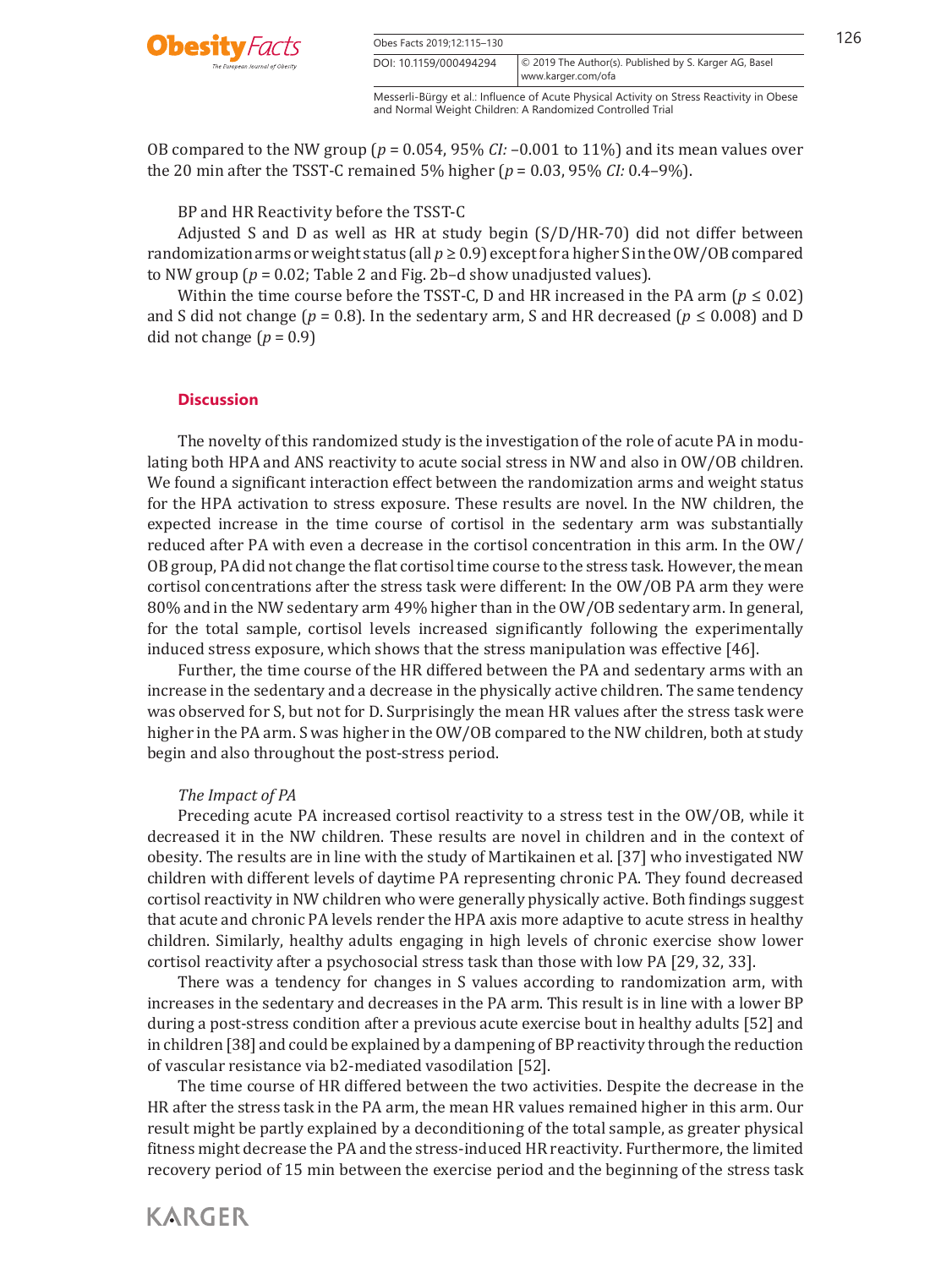

www.karger.com/ofa DOI: 10.1159/000494294 © 2019 The Author(s). Published by S. Karger AG, Basel

Messerli-Bürgy et al.: Influence of Acute Physical Activity on Stress Reactivity in Obese and Normal Weight Children: A Randomized Controlled Trial

in this study may have impeded on a full HR recovery. However, our results are in line with a previous study which also found differences in mean HR values after stress according to preceding PA in children [\[3](#page-14-2)[8](#page-14-7)]. A potential effect of higher body temperature after exercise cannot be excluded. In contrast, Bartholomew [\[3](#page-14-2)[1\]](#page-14-0) found only differences regarding arterial BP, but not HR. We hypothesize therefore that acute exercise could possibly even be beneficial in this situation, as increased HR values after acute stress decreases the risk of developing obesity in healthy adults [[5](#page-14-4)[3,](#page-14-2) [5](#page-14-4)[4\]](#page-14-3). There is evidence that heightened stress reactivity increases the risk for cardiovascular diseases [\[5](#page-14-4)[3](#page-14-2)]. However, blunted responses to stress are also associated with adverse health outcomes such as depression or obesity [\[2](#page-14-1)[7](#page-14-6)], which corresponds with the model of an inverted U-shape relationship between stress reactivity and health outcomes. This model suggests that low stress reactivity is linked to obesity or addiction and that high reactivity has a negative impact on cardiovascular health outcomes [[2](#page-14-1)[6\]](#page-14-5).

# *The Impact of Weight Status*

The blunted cortisol reactivity to acute stress in the sedentary OW/OB children and the higher cortisol reactivity of sedentary NW children are in accordance with studies in obese adults. Obese adults show lower stress reactivity than lean adults [\[55\]](#page-14-4) which confirms the inverse U-shape model (described above). Furthermore, levels of cortisol were higher in the OW/OB PA group, though the reactivity was not changed. Our findings might be explained by mitochrondrial dysfunction that has been linked to obesity [\[5](#page-14-4)[6\]](#page-14-5) and has recently been related to psychological stress [[5](#page-14-4)[7](#page-14-6)]. Picard et al. [\[5](#page-14-4)[7\]](#page-14-6) showed that mitochondria can modulate stress responses via HPA axis and ANS reactivity. We conclude that cortisol hypo-responsiveness observed in obesity might also be linked to mitochondrial dysfunctions, and it might furthermore be linked to the activation of the reward system in the brain that is related to changes of food consumption and addiction [\[1](#page-14-0)[2\]](#page-14-1) and may result in stimulated eating behavior and excessive weight gain [[1](#page-14-0)[5\]](#page-14-4).

A study on a selected low-income group of preschool children found similar associations of increased BMI (BMI z-scores) and blunted HPA stress reactivity [\[1](#page-14-0)[7\]](#page-14-6). This limited capacity to respond to challenging conditions might be the result of limited coping strategies, i.e. maladaptive or unhealthy strategies such as potential changes in food consumption to manage stress conditions [\[1](#page-14-0)[7,](#page-14-6) [5](#page-14-4)[8\]](#page-14-7).

We also found that S and D at baseline and S after stress were higher in OW/OB children compared to NW children. This fits with previous data regarding higher BP levels in obese children, even at the prepubertal stage of development [\[55\]](#page-14-4). However, previous findings on the positive relationship of HR reactivity with body fat, BMI percentile and abdominal girth in children [[2](#page-14-1)[3](#page-14-2)] were not confirmed in our sample. Potential methodological differences might be responsible for these discrepancies.

# *Impact of Previous Stress Exposure*

Contrary to our predictions, OW/OB children had not been exposed to more stressful life events or early parental separation than NW children in this study. Several epidemiological studies had provided evidence that exposure to stressful life events is linked to obesity [[9,](#page-14-8) [3](#page-14-2)[9\]](#page-14-8). However, our sample differs from those previous epidemiological studies, as it included a clinically obese population. Previous work of the authors [\[4](#page-14-3)[1\]](#page-14-0) has shown that, within this pathological weight group, other stress conditions such as negative parenting style and pathological eating behavior are more prevalent in the OW/OB group and might therefore create chronic stress conditions that show more impact than major life events in these children.

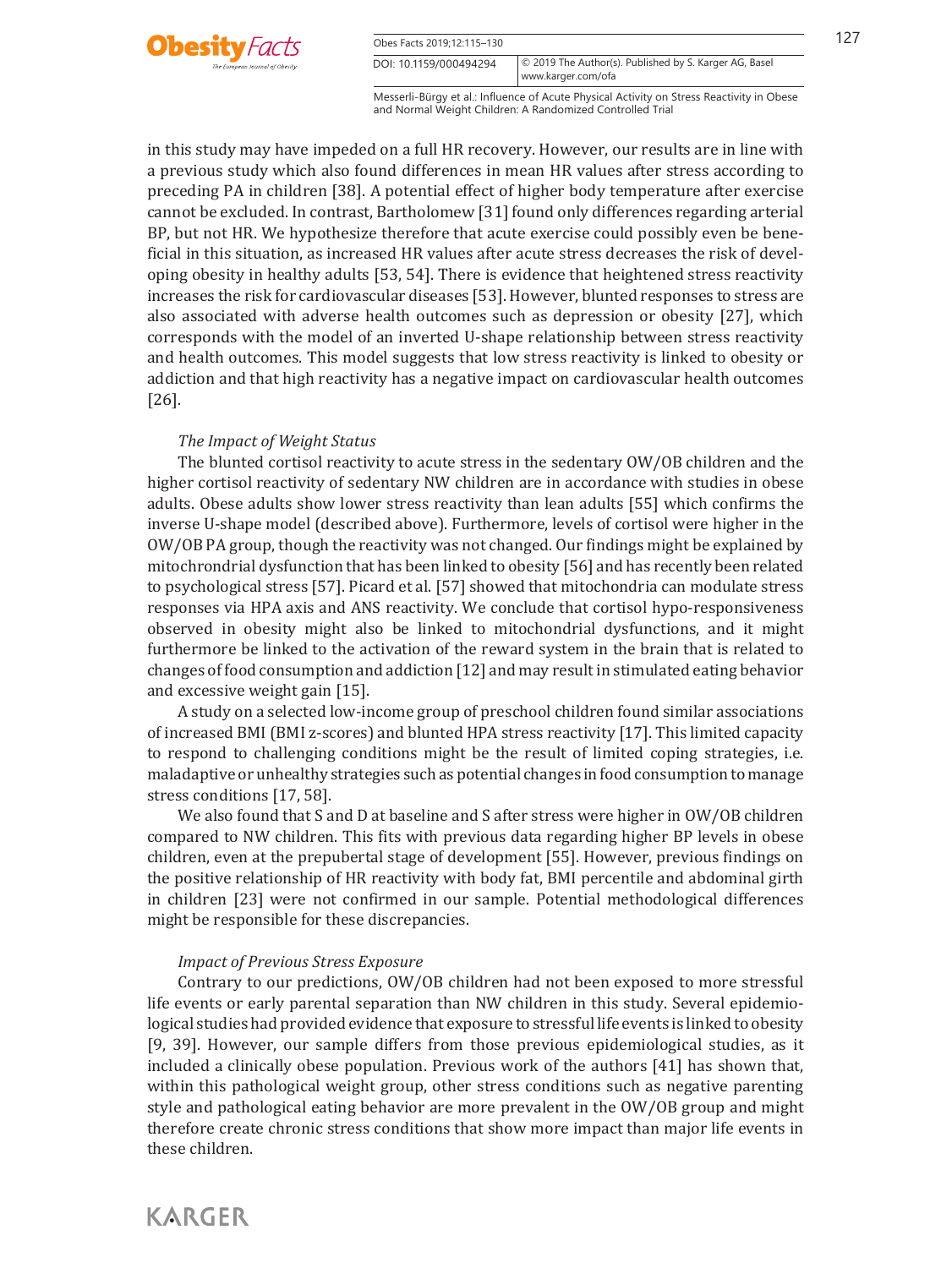

www.karger.com/ofa DOI: 10.1159/000494294 © 2019 The Author(s). Published by S. Karger AG, Basel

Messerli-Bürgy et al.: Influence of Acute Physical Activity on Stress Reactivity in Obese and Normal Weight Children: A Randomized Controlled Trial

#### *Study Strengths and Limitations*

The strengths of the study are the stringent methodological design, including a clearly defined PA intervention, a standardized stress task specifically adapted to children, and a broad assessment of psychophysiological stress responses, including both branches of the stress system (the ANS and HPA axis) in NW and in OW/OB children. However, interpretation requires consideration of the methodological limitations of this study procedure. One limitation is related to the measurement of BP and HR during the laboratory session. The staff which measured BP and HR reactivities were not blind to the participants' allocation. However, to reduce the risk of a bias, all measurements were done using automatic machines and were always performed in the presence of another member of staff. Cortisol analyses were carried out in an independent laboratory by staff who were blind to the allocation. Secondly, the sample size was relatively small, and most OW/OB children were recruited from the clinics of the hospital, although sample characteristics were comparable to other studies [[3](#page-14-2)[8,](#page-14-7) [4](#page-14-3)[6](#page-14-5)]. This might have had an impact on the power of the study. Further, it could be assumed that the NW sample was highly selective, but all participants of the NW sample were recruited through flyer advertisement or website advertisement of the same University Hospital of Lausanne where the OW/OB children were followed to capture participants with similar living conditions (urban, Swiss, similar exposure to more stressful life events or early parental separation). Descriptive values confirmed that 46% of the total sample showed low to moderate parental SES levels, and similar levels of 50% were found in the NW group. Results thus need further confirmation in a larger sample. Third, the small sample size and repeated testing might result in significant results that do not represent important effects. However, the main significant effects on the time course of cortisol ( $p = 0.004$ ) and HR reactivity ( $p =$ 0.006) resist any correction for multiple testing.

#### **Conclusion**

This randomized study demonstrated for the first time that acute moderate PA can mitigate the reactivity of the HPA axis in response to stress. PA influenced stress reactivity differently in NW and OW/OB children. The cortisol increase after stress was reduced by PA in the NW children. However, cortisol levels were flat in the OW/OB children independently of their activity. On the other hand, mean cortisol levels after stress were higher in the OW/ OB PA children compared to the sedentary OW/OB children. Mean cortisol levels were also higher in the sedentary NW children than in their sedentary OW/OB counterparts. PA also influenced ANS reactivity after the stress task. Children in the PA arm had higher mean HR values, but, in contrast to the children in the sedentary arm, their BP and HR decreased after stress.

PA may be seen as a protective factor, rendering healthy children less susceptible to the negative effects of and more adaptive to stress and the development of obesity.

#### **Acknowledgements**

We thank Marion Wobmann, Carole Dessimoz, Raissa Kanuma, Hedié Bahramabadi, and Camille Imesch for their help in carrying out the experiment. The study was a pilot study of a project funded by the Swiss National Science Foundation (CRSII3\_147673).

#### **Disclosure Statement**

None declared.

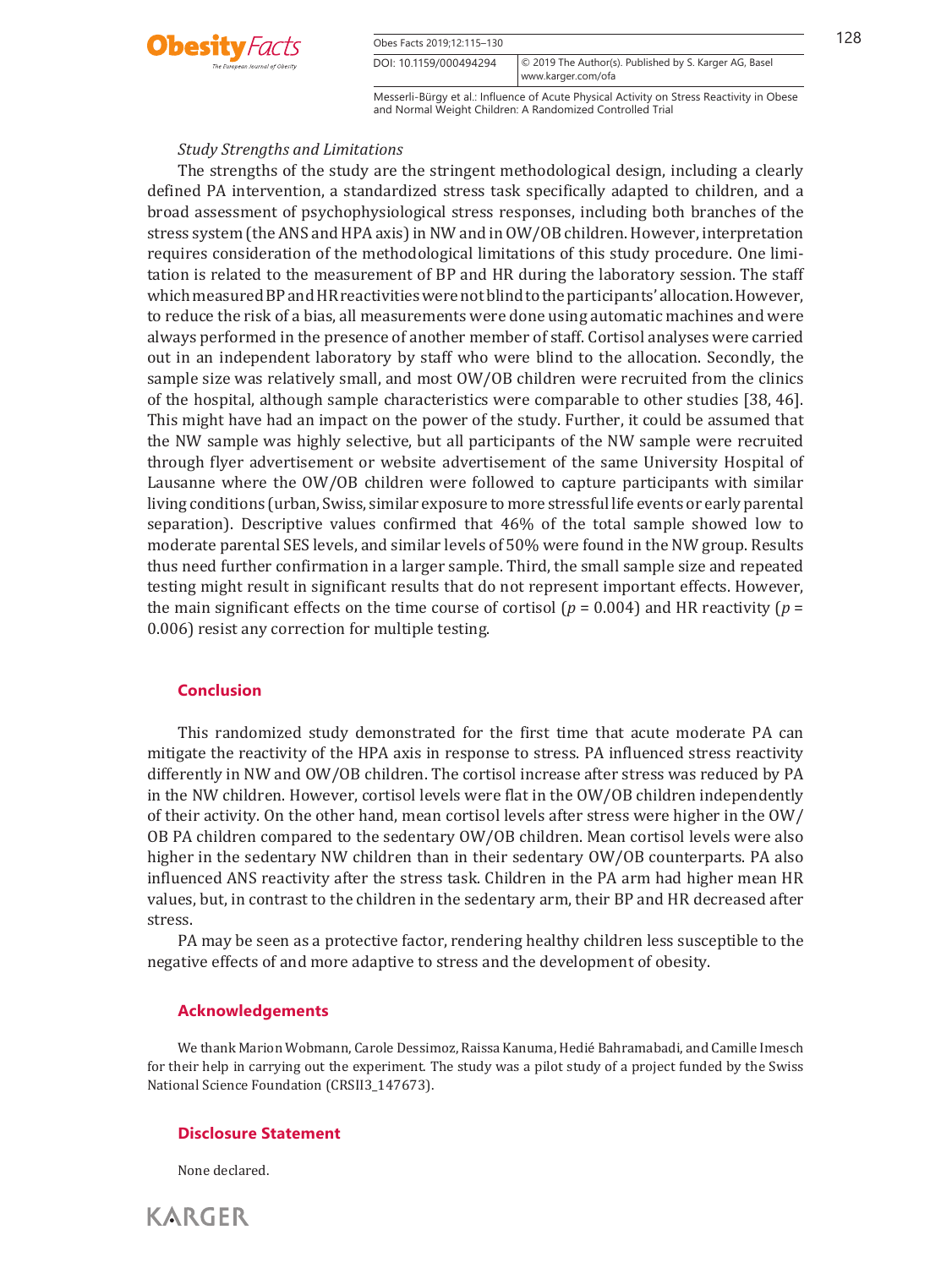



www.karger.com/ofa DOI: 10.1159/000494294 © 2019 The Author(s). Published by S. Karger AG, Basel

Messerli-Bürgy et al.: Influence of Acute Physical Activity on Stress Reactivity in Obese and Normal Weight Children: A Randomized Controlled Trial

#### **References**

- <span id="page-14-0"></span>[1](#page-1-0)  Ahrens W, Pigeot I, Pohlabeln H, De Henauw S, Lissner L, Molnár D, Moreno LA, Tornaritis M, Veidebaum T, Siani A; IDEFICS consortium. Prevalence of overweight and obesity in European children below the age of 10. [Int J Obes.](https://www.karger.com/Article/FullText/494294?ref=1#ref1) (Lond) 2014 Sep;38 Suppl 2:S99–107.
- <span id="page-14-1"></span>2 Ogden CL, Carroll MD, Kit BK, Flegal KM. Prevalence of childhood and adult obesity in the United States, 2011– 2012. [JAMA.](https://www.karger.com/Article/FullText/494294?ref=2#ref2) 2014 Feb;311(8):806–14.
- <span id="page-14-2"></span>[3](#page-1-1)  Calle EE, Rodriguez C, Walker-Thurmond K, Thun MJ. Overweight, obesity, and mortality from cancer in a prospectively studied cohort of U.S. adults. [N Engl J Med](https://www.karger.com/Article/FullText/494294?ref=3#ref3). 2003 Apr;348(17):1625–38.
- <span id="page-14-3"></span>Michels N, Sioen I, Braet C, Eiben G, Hebestreit A, Huybrechts I, et al. Stress, emotional eating behaviour and dietary patterns in children. [Appetite.](https://www.karger.com/Article/FullText/494294?ref=4#ref4) 2012 Dec;59(3):762–9.
- <span id="page-14-4"></span>[5](#page-1-2)  Vanaelst B, Michels N, Clays E, Herrmann D, Huybrechts I, Sioen I, et al. The association between childhood stress and body composition, and the role of stress-related lifestyle factors—cross-sectional findings from the baseline ChiBSD survey. [Int J Behav Med](https://www.karger.com/Article/FullText/494294?ref=5#ref5). 2014 Apr;21(2):292–301.
- <span id="page-14-5"></span>[6](#page-1-3)  Charmandari E, Tsigos C, Chrousos G. Endocrinology of the stress response. [Annu Rev Physiol.](https://www.karger.com/Article/FullText/494294?ref=6#ref6) 2005;67(1): 259–84.
- <span id="page-14-6"></span>[7](#page-1-4)  Gunnar M, Quevedo K. The neurobiology of stress and development. [Annu Rev Psychol.](https://www.karger.com/Article/FullText/494294?ref=7#ref7) 2007;58(1):145–73.
- <span id="page-14-7"></span>[8](#page-1-5)  Heim C, Ehlert U, Hellhammer DH. The potential role of hypocortisolism in the pathophysiology of stressrelated bodily disorders. [Psychoneuroendocrinology.](https://www.karger.com/Article/FullText/494294?ref=8#ref8) 2000 Jan;25(1):1–35.
- <span id="page-14-8"></span>9 Koch FS, Sepa A, Ludvigsson J. Psychological stress and obesity. [J Pediatr.](https://www.karger.com/Article/FullText/494294?ref=9#ref9) 2008 Dec; 153(6):839–44.<br>10 Michels N. Sioen J. Huyhrechts J. Bammann K. Vanaelst B. De Vriendt T. et al. Negative life events.
- Michels N, Sioen I, Huybrechts I, Bammann K, Vanaelst B, De Vriendt T, et al. Negative life events, emotions and psychological difficulties as determinants of salivary cortisol in Belgian primary school children. [Psycho](https://www.karger.com/Article/FullText/494294?ref=10#ref10)[neuroendocrinology](https://www.karger.com/Article/FullText/494294?ref=10#ref10). 2012 Sep;37(9):1506–15.
- [11](#page-1-7) Gerke CK, Mazzeo SE, Stern M, Palmberg AA, Evans RK, Wickham EP 3rd. The stress process and eating pathology among racially diverse adolescents seeking treatment for obesity. [J Pediatr Psychol](https://www.karger.com/Article/FullText/494294?ref=11#ref11). 2013 Aug; 38(7):785–93.
- [12](#page-1-8) Adam TC, Epel ES. Stress, eating and the reward system. [Physiol Behav](https://www.karger.com/Article/FullText/494294?ref=12#ref12). 2007 Jul;91(4):449–58.
- [13](#page-1-9) Kalon E, Hong JY, Tobin C, Schulte T. Psychological and Neurobiological Correlates of Food Addiction. [Int Rev](https://www.karger.com/Article/FullText/494294?ref=13#ref13) [Neurobiol.](https://www.karger.com/Article/FullText/494294?ref=13#ref13) 2016;129:85–110.
- [14](#page-1-9) Smith DG, Robbins TW. The neurobiological underpinnings of obesity and binge eating: a rationale for adopting the food addiction model. [Biol Psychiatry](https://www.karger.com/Article/FullText/494294?ref=14#ref14). 2013 May;73(9):804–10.
- [15](#page-1-10) Sominsky L, Spencer SJ. Eating behavior and stress: a pathway to obesity. [Front Psychol](https://www.karger.com/Article/FullText/494294?ref=15#ref15). 2014 May; 5:434.<br>16 Yau YH. Potenza MN. Stress and eating behaviors. Minerya Endocrinol. 2013 Sep: 38(3): 255–67.
- [16](#page-1-10) Yau YH, Potenza MN. Stress and eating behaviors. [Minerva Endocrinol.](https://www.karger.com/Article/FullText/494294?ref=16#ref16) 2013 Sep;38(3):255-67.<br>17 Miller AL, Clifford C, Sturza J, Rosenblum K, Vazquez DM, Kaciroti N. et al. Blunted cortisol respo
- [17](#page-1-11) Miller AL, Clifford C, Sturza J, Rosenblum K, Vazquez DM, Kaciroti N, et al. Blunted cortisol response to stress is associated with higher body mass index in low-income preschool-aged children. [Psychoneuroendocri](https://www.karger.com/Article/FullText/494294?ref=17#ref17)[nology.](https://www.karger.com/Article/FullText/494294?ref=17#ref17) 2013 Nov;38(11):2611–7.
- [18](#page-1-12) Hillman JB, Dorn LD, Loucks TL, Berga SL. Obesity and the hypothalamic-pituitary-adrenal axis in adolescent girls. [Metabolism.](https://www.karger.com/Article/FullText/494294?ref=18#ref18) 2012 Mar;61(3):341–8.
- [19](#page-1-13) Lu Q, Tao F, Hou F, Zhang Z, Sun Y, Xu Y, et al. Cortisol reactivity, delay discounting and percent body fat in Chinese urban young adolescents. [Appetite](https://www.karger.com/Article/FullText/494294?ref=19#ref19). 2014 Jan;72:13–20.
- [20](#page-1-14) Ruttle PL, Javaras KN, Klein MH, Armstrong JM, Burk LR, Essex MJ. Concurrent and longitudinal associations between diurnal cortisol and body mass index across adolescence. [J Adolesc Health](https://www.karger.com/Article/FullText/494294?ref=20#ref20). 2013 Jun;52(6):731–7.
- [21](#page-1-15) Barnes VA, Treiber FA, Davis H, Kelley TR, Strong WB. Central adiposity and hemodynamic functioning at rest and during stress in adolescents. [Int J Obes Relat Metab Disord.](https://www.karger.com/Article/FullText/494294?ref=21#ref21) 1998 Nov;22(11):1079–83.
- [22](#page-1-15) Goldbacher EM, Matthews KA, Salomon K. Central adiposity is associated with cardiovascular reactivity to stress in adolescents. [Health Psychol.](https://www.karger.com/Article/FullText/494294?ref=22#ref22) 2005 Jul;24(4):375–84.
- [23](#page-1-16) Roemmich JN, Smith JR, Epstein LH, Lambiase M. Stress reactivity and adiposity of youth. [Obesity \(Silver](https://www.karger.com/Article/FullText/494294?ref=23#ref23) [Spring\)](https://www.karger.com/Article/FullText/494294?ref=23#ref23). 2007 Sep;15(9):2303–10.
- [24](#page-1-17) Hursh BE, Fazeli MS, Wang S, Marchant EA, Woo P, Elango R, et al. Cardiac Autonomic Function at Baseline and under Stress and Its Relationship to Circulatory Markers of Inflammation in Obese Compared to Nonobese Children: A Pilot Study. [Horm Res Paediatr](https://www.karger.com/Article/FullText/494294?ref=24#ref24). 2016;85(5):339–46.
- [25](#page-1-17) Mazurak N, Sauer H, Weimer K, Dammann D, Zipfel S, Horing B, et al. Effect of a weight reduction program on baseline and stress-induced heart rate variability in children with obesity. [Obesity \(Silver Spring\)](https://www.karger.com/Article/FullText/494294?ref=25#ref25). 2016 Feb; 24(2):439–45.
- [26](#page-1-18) Carroll D, Ginty AT, Whittaker AC, Lovallo WR, de Rooij SR. The behavioural, cognitive, and neural corollaries of blunted cardiovascular and cortisol reactions to acute psychological stress. [Neurosci Biobehav Rev](https://www.karger.com/Article/FullText/494294?ref=26#ref26). 2017 Jun;77:74–86.
- [27](#page-1-18) Phillips AC, Ginty AT, Hughes BM. The other side of the coin: blunted cardiovascular and cortisol reactivity are associated with negative health outcomes. [Int J Psychophysiol.](https://www.karger.com/Article/FullText/494294?ref=27#ref27) 2013 Oct;90(1):1–7.
- [28](#page-1-19) Glenney SS, Brockemer DP, Ng AC, Smolewski MA, Smolgovskiy VM, Lepley AS. Effect of Exercise Training on Cardiac Biomarkers in At-Risk Populations: A Systematic Review. [J Phys Act Health](https://www.karger.com/Article/FullText/494294?ref=28#ref28). 2017 Dec;14(12):968–89.
- [29](#page-1-20) Rimmele U, Zellweger BC, Marti B, Seiler R, Mohiyeddini C, Ehlert U, et al. Trained men show lower cortisol, heart rate and psychological responses to psychosocial stress compared with untrained men. [Psychoneuro](https://www.karger.com/Article/FullText/494294?ref=29#ref29)[endocrinology.](https://www.karger.com/Article/FullText/494294?ref=29#ref29) 2007 Jul;32(6):627–35.